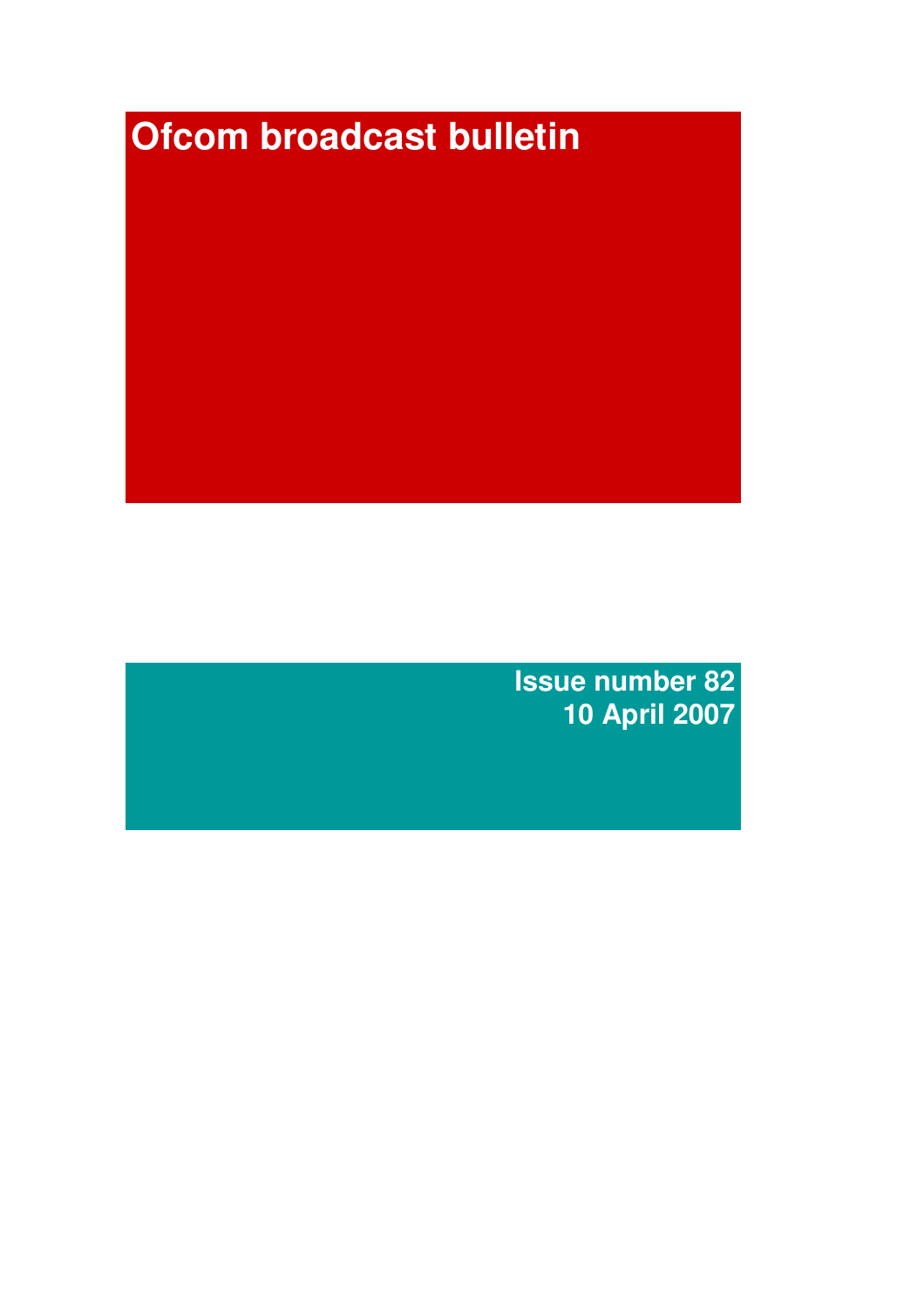# **Contents**

| Introduction                        |    |
|-------------------------------------|----|
| <b>Standards cases</b>              |    |
| Sanctions                           |    |
| In Breach                           | 11 |
| <b>Fairness &amp; Privacy cases</b> |    |

| Upheld in Part | 12 |
|----------------|----|
| Not Upheld     | 21 |

Other programmes not in breach/outside remit 25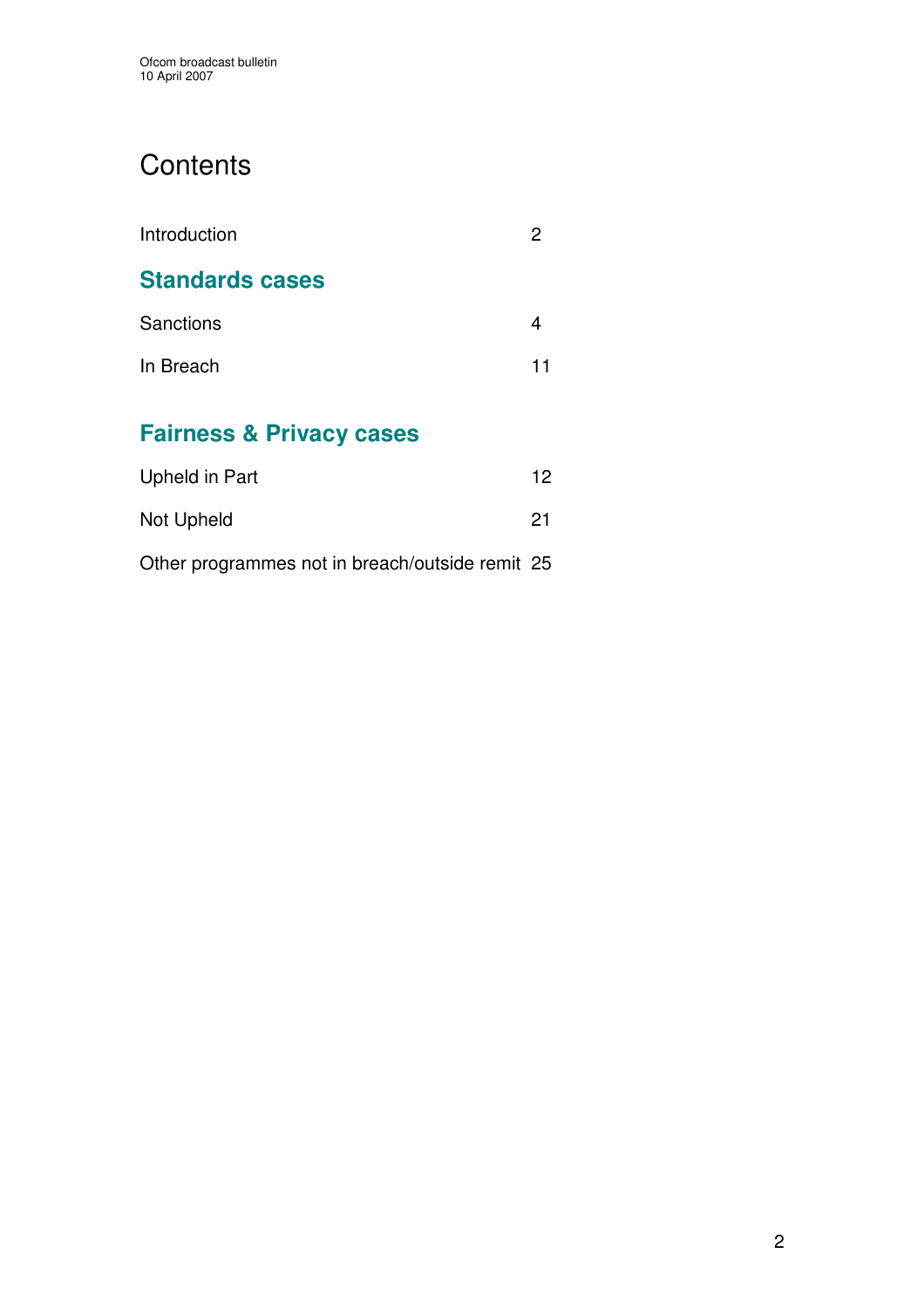# Introduction

Ofcom's Broadcasting Code took effect on 25 July 2005 (with the exception of Rule 10.17 which came into effect on 1 July 2005). This Code is used to assess the compliance of all programmes broadcast on or after 25 July 2005. The Broadcasting Code can be found at http://www.ofcom.org.uk/tv/ifi/codes/bcode/

The Rules on the Amount and Distribution of Advertising (RADA) apply to advertising issues within Ofcom's remit from 25 July 2005. The Rules can be found at http://www.ofcom.org.uk/tv/ifi/codes/advertising/#content

The Communications Act 2003 allowed for the codes of the legacy regulators to remain in force until such time as Ofcom developed its own Code. While Ofcom has now published its Broadcasting Code, the following legacy Codes apply to content broadcast before 25 July 2005.

- Advertising and Sponsorship Code (Radio Authority)
- News & Current Affairs Code and Programme Code (Radio Authority)
- Code on Standards (Broadcasting Standards Commission)
- Code on Fairness and Privacy (Broadcasting Standards Commission)
- Programme Code (Independent Television Commission)
- Programme Sponsorship Code (Independent Television Commission)
- Rules on the Amount and Distribution of Advertising

From time to time adjudications relating to advertising content may appear in the bulletin in relation to areas of advertising regulation which remain with Ofcom (including the application of statutory sanctions by Ofcom).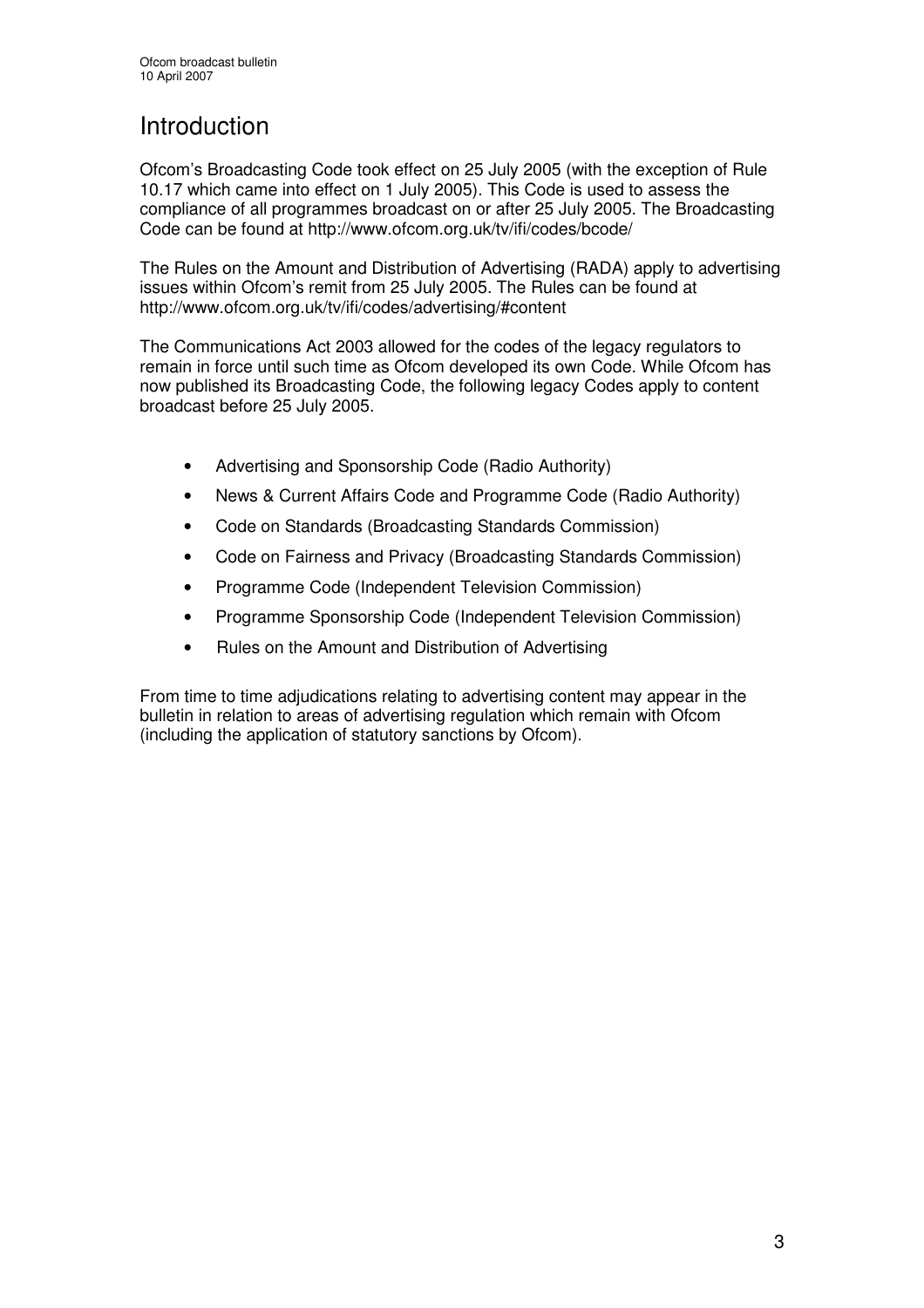## **Standards cases**

## **Sanctions**

### **Notice of Revocation**

In the case of Gamecast UK Ltd (TLCS918)

#### **Summary**

Ofcom has decided in accordance with section 238 of the Communications Act 2003 that the Licence held by Gamecast UK Ltd ("the Licensee") to provide the service known as You TV 2 (TLCS 746) ("the channel") should be revoked for the following reason:

Gamecast UK Ltd has failed to pay the financial penalty imposed on it by Ofcom for the sum of £100,000 (payable to HM Paymaster General) or any part of such sum within the time specified by Ofcom for such payment. This penalty was imposed in respect of serious breaches by the Licensee of the terms of its Ofcom Licence and of the Broadcasting Code ("the Code").

The final deadline for payment of the financial penalty was 14 February 2007. No payment was received. The Licensee was notified on 23 February 2007 that Ofcom was minded to revoke the Licence for this reason. The Licensee was given a reasonable opportunity to make representations to Ofcom, and to remedy the failure to pay the fine, until 2 March 2007. The Licensee did not pay the fine and did not make any representations. Accordingly, the Licence was revoked by Ofcom on 12 March 2007.

#### **Background**

- 1) At the time of the fine, You TV 2 was a free-to-air TV channel operating in the entertainment section of the Electronic Programme Guide.<sup>1</sup>
- 2) Gamecast UK Ltd was found to have committed the following serious breaches of the Broadcasting Code and the terms of the You TV 2 Licence:
	- the broadcast of sexually explicit material equivalent to BBFC-rated R18 before the watershed on an unlicensed, unencrypted service (You TV 3) that was situated in the entertainment section of the EPG;
	- the failure to inform viewers that an on-air quiz, broadcast on 28 July 2005 on You TV 2 was pre-recorded; and
	- the failure to supply Ofcom with adequate recordings of You TV 2's output for 1 September 2005.

The full adjudication can be found at: http://www.ofcom.org.uk/tv/obb/ocsc\_adjud/gamecast.pdf

<sup>&</sup>lt;sup>1</sup> You TV 2 subsequently changed its content and moved into the adult section of the Electronic Programme Guide, promoting adult chat lines and content. Please see further Findings.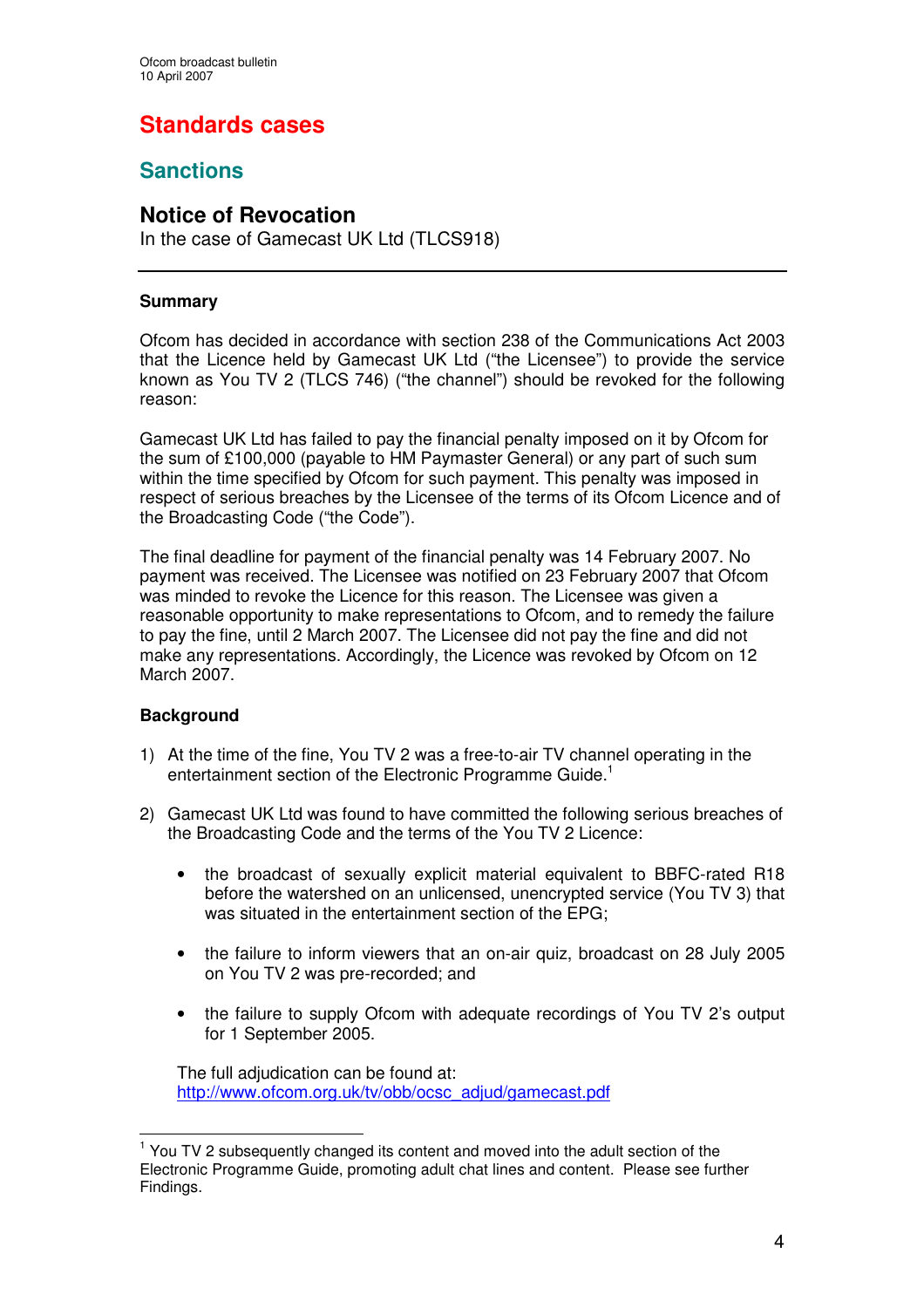- 3) On 18 December 2006, Gamecast attended an oral hearing before the Content Sanctions Committee for consideration of a sanction in respect of these breaches as a result of which, on 17 January 2007, Ofcom imposed a financial penalty on Gamecast of £100,000.
- 4) The Licensee failed to pay the penalty, or any part of it, within the timeframe specified by Ofcom. On 23 February 2007 Ofcom wrote to the Licensee advising that the failure to pay the penalty by the date specified by Ofcom was a breach of Condition 28(3) of the Licence. In accordance with Condition 29(1) of the Licence Ofcom notified the Licensee that it was minded to revoke the Licence in respect of the service 'You TV2' (TLCS 918) on the ground that the Licensee failed to pay the fine as required under the Licence. Ofcom gave the Licensee a reasonable opportunity to remedy the breach by paying the financial penalty in full, and gave the Licensee an opportunity to make representations on the grounds for revocation until 2 March 2007. The Licensee neither paid the financial penalty nor did it make any representations on the grounds for revocation.
- 5) On 1 March 2007, the Licensee advised Ofcom that it had switched off the channel and appointed a firm of business recovery professionals with a view to placing the company into Creditors Voluntary Liquidation.

#### **Decision**

6) On 12 March 2007 Ofcom revoked Television Licensable Content Service Licence TLCS918 with immediate effect on the grounds detailed in the letter of 23 February 2007.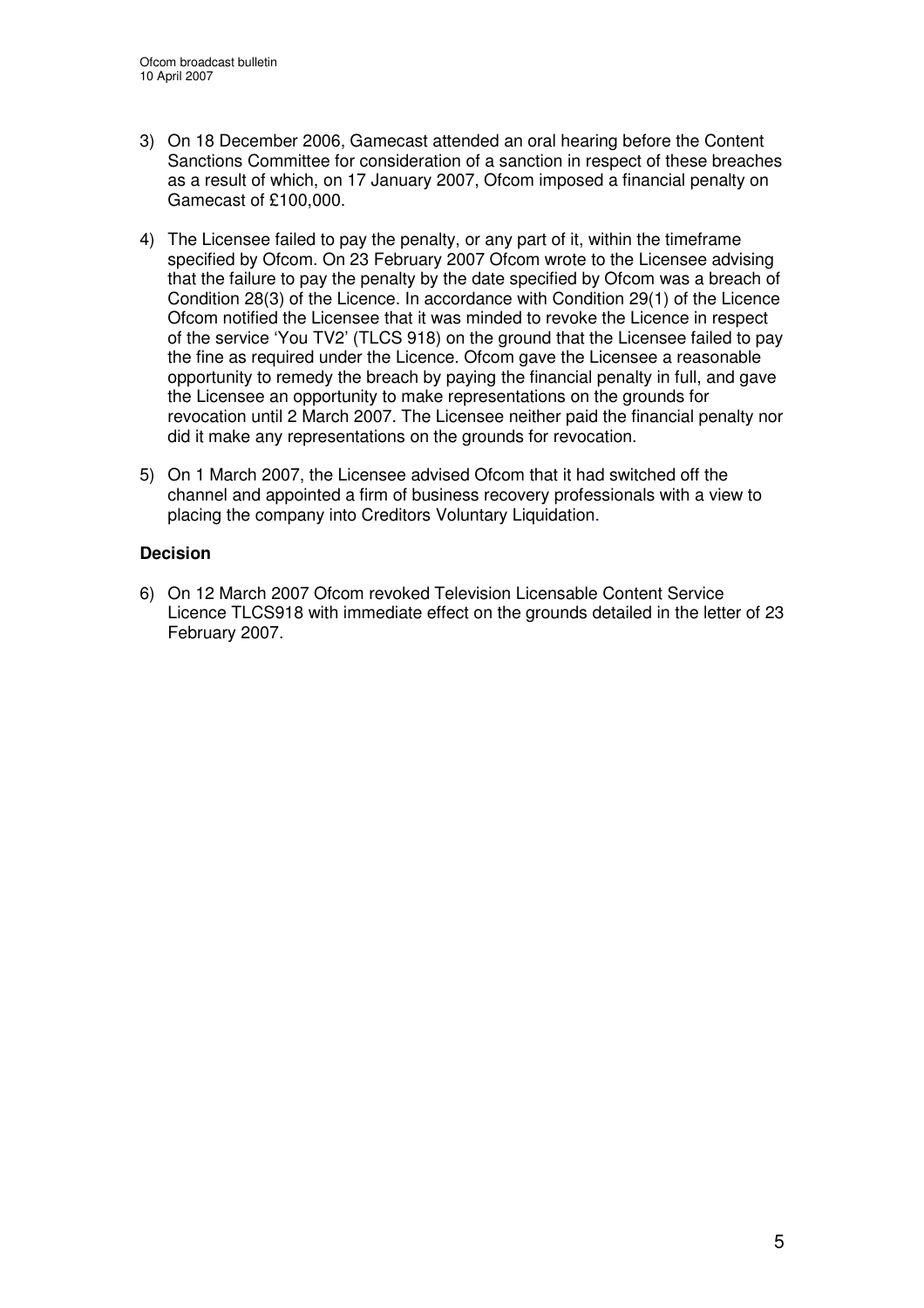#### **Finding and consideration of sanction against You TV 2 for material transmitted between September – December 2006**

On 19 June 2006 and 8 September 2006 Ofcom wrote to You TV 2, and all other broadcasters who provide free-to-air 'Babe' – type programmes based upon premium rate telephony services, due to serious concerns about their compliance with the Broadcasting Code ("the Code"). In particular, Ofcom was concerned about the degree of sexual content on these channels (both pre and post the 2100 watershed) and the separation of advertising from programme content. Ofcom's second letter made very clear that if, following the letter, a broadcaster was found to breach the Code on the grounds detailed, its actions may be considered to be a repeated, deliberate or serious breach of the Code and that in such a case statutory sanctions would be considered. Broadcasters were reminded that Ofcom has the ability to fine or revoke Licences where appropriate.

Prior to the revocation of Gamecast's Licence for You TV2, Ofcom had separately recorded a number of additional Broadcasting Code and Licence breaches in respect of the You TV 2 service and was in the process of considering a further statutory sanction against Gamecast UK Ltd in respect of those breaches, which are detailed below:

#### **19 September 2006, 14:00-17:00**

#### **Issue**

Ofcom received a complaint about material broadcast on You TV 2 pre-watershed on 19 September 2006. The complainant objected that that the presenter behaved, and was dressed, in an overtly sexual manner.

#### **Response**

The Licensee stated that it had strict rules during day time programming, which included making sure that presenters did not behave in a provocative manner and were dressed appropriately for the time of day. The Licensee acknowledged that on the day in question it was clear that the presenter on screen was wearing clothes that were overly provocative and some of her positions were questionable. The Licensee assured Ofcom that it took compliance with the Code very seriously and that on this occasion, as soon as it received Ofcom's letter, it removed its day time programming until it could guarantee compliance. The Licensee also stated that both the producer and the presenter of the show had been removed from day time programming.

#### **Decision**

Ofcom noted that the presenter's clothing (underwear and a low cut top) and posing was overtly sexually provocative (as the Licensee accepted) and considered the content totally inappropriate pre-watershed. Ofcom concluded that the material broadcast was in breach of the Code because:

- the sexual behaviour was not appropriately limited for a programme broadcast before the watershed (in breach of Rule 1.17); and
- the overt sexual content was offensive in terms of generally accepted standards for daytime broadcast (in breach of Rule 2.3);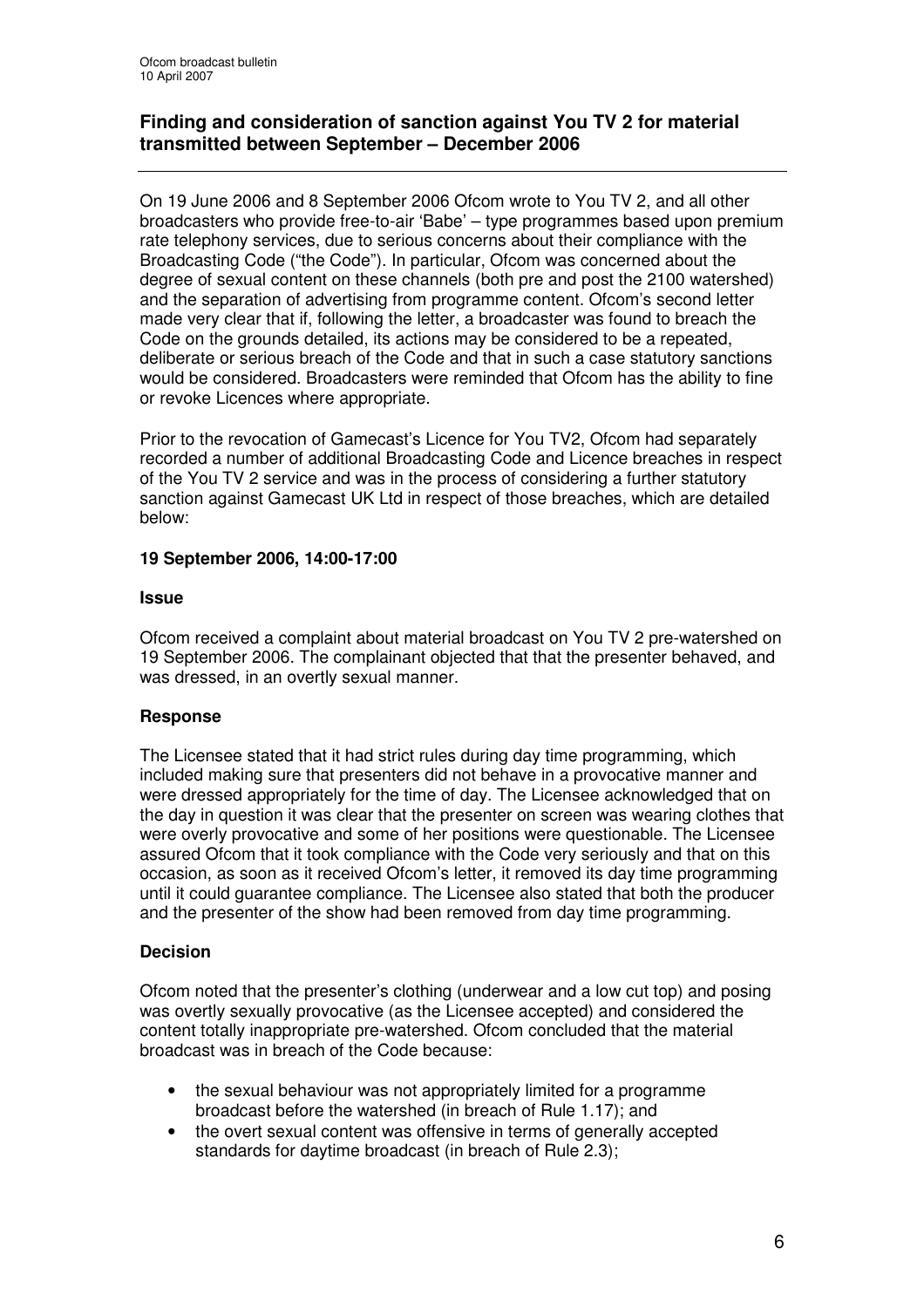#### **8 December 2006, 21:00 and 10/11 December 2006, 23:00**

#### **Issue**

Ofcom noted that shortly after the watershed on 8 December 2006 a semi-naked programme presenter acted in an extremely sexual manner (thrusting her bottom and crotch in front of the camera and touching herself intimately). Just before 22:00 the presenter was topless and sucking a dildo and around 22:00 she removed her knickers and appeared to masturbate.

On 10/11 December 2006 between 23:00-01:00, Ofcom noted that a presenter was naked and clearly appeared to be inserting a dildo into both her vagina and anus.

Ofcom sought the Licensee's comments on the broadcasts in respect of Sections One (Protecting the Under-Eighteens) and Two (Harm and Offence) of the Broadcasting Code.

#### **Response**

In relation to the broadcast on 8 December 2006, the Licensee stated that it believed the material was compliant because:

- it was situated within the adult section of the EPG;
- it was broadcast after the watershed;
- it was preceded by presenter led adult chat programming;
- it was similar to output on various other adult chat channels in the adult chat sector;
- the telephone calls the presenters received could not be heard during the programme; and
- no complaints have been made about the content by members of the public.

In relation to the broadcast on 10/11 December 2006, the Licensee re-iterated the arguments stated above and contended that Rule1.24 of the Code (adult sex material) applied only to programming broadcast on premium subscription services and pay per view/night services and was therefore not relevant in this case.

#### **Decision**

In relation to the material broadcast from 21:00 on 8 December 2006, Ofcom considered the presenter's behaviour and attire could only be described as overtly sexual and the editorial basis for the programming appeared solely to be the sexual gratification of viewers.

In response to the Licensee's view that the material was justified by the context, Ofcom noted that while the channel was situated in the adult section of Sky's Electronic Programme Guide (EPG), it was available for all Sky customers to view freely. Although the positioning of a channel on the EPG provides viewers with an indication of the type of material broadcast, it was Ofcom's view that the material broadcast on 8 December 2006 went beyond what is generally expected on free-toair channels.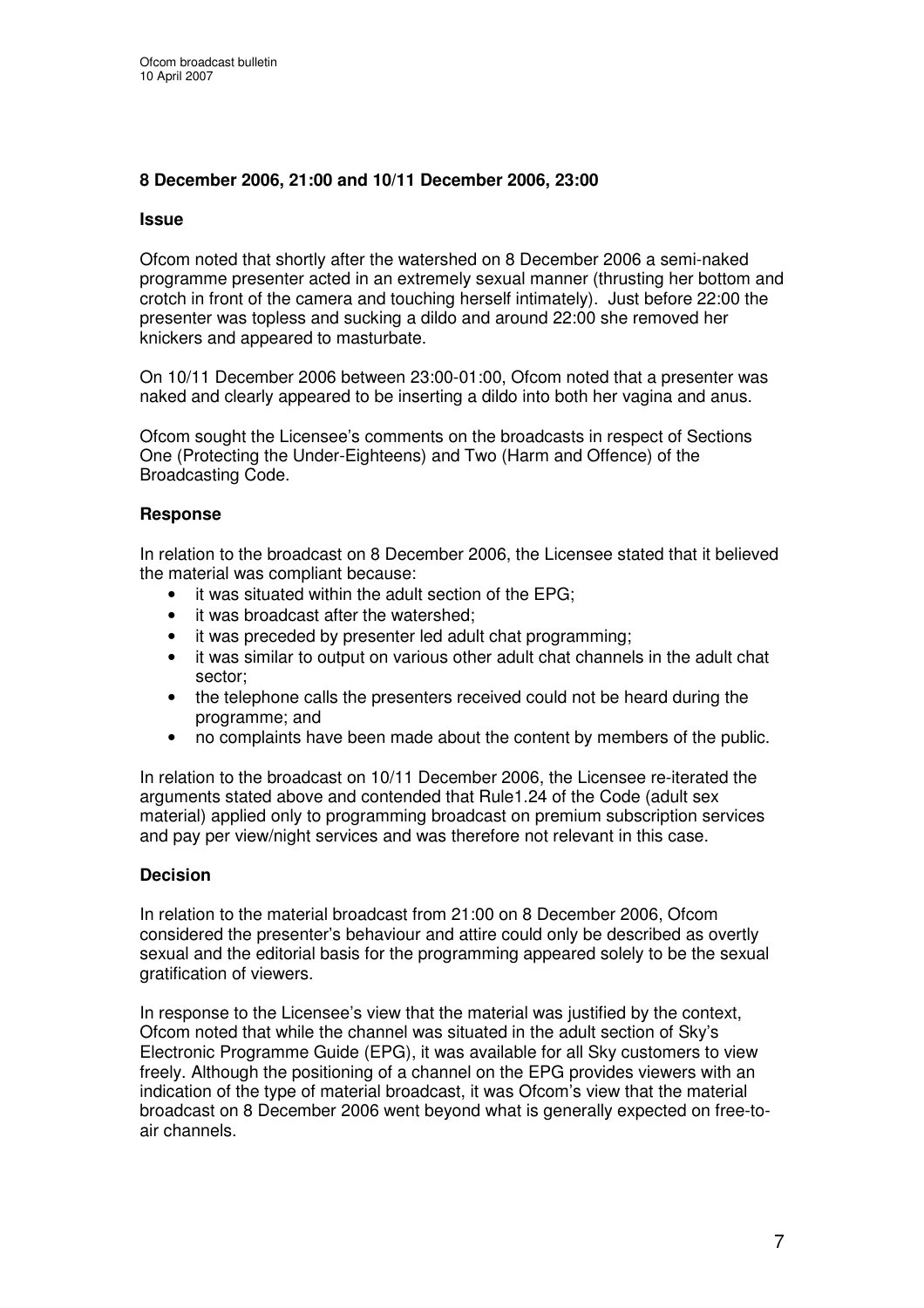In relation to the use of the watershed, Ofcom drew the Licensee's attention to Ofcom's published Code Guidance that states *"although the watershed is a useful tool for regulating viewing amongst older children, it is one of many factors taken into account when regulating their viewing."* The Licensee was made aware that rules 1.2 and 1.3 of the Code (relating to the protection of under 18s) may continue to apply to programmes broadcast after 21:00.

Regarding the Licensee's argument that the material it broadcast on the channel was similar to that shown on other channels, the Licensee was reminded that Ofcom's letters of June and September 2006 to all broadcasters in the sector made it extremely clear that Ofcom had serious concerns about this type of programming and its compliance with the Code. It was not acceptable to base compliance decisions on standards applied by other broadcasters, particularly after Ofcom had made clear that the standards within the sector gave cause for concern.

In relation to the material broadcast on 10 -11 December 2006 between 23:00-01:00, Ofcom drew the Licensee's attention to the guidance published to accompany Rule 1.24. This explains that material whose primary purpose is sexual arousal or stimulation should be broadcast on premium subscription services and pay per view/night services that have specific protection measures in place. It was Ofcom's view that the primary purpose of the material transmitted on 10-11 December 2006 was sexual arousal and therefore the content was suitable only for broadcast on a premium subscription/pay per view service with appropriate protection mechanisms in place such as PIN protection.

Ofcom concluded that the following breaches of the Code had occurred:

#### **8 December 2006**

- 1.2 (reasonable steps to protect the under 18)
- 1.3 (appropriate scheduling to protect children)
- 2.1 (generally accepted standards)
- 2.3 (offence)

#### **10/11 December 2006**

- 1.24 (adult sex material)
- 2.1 (generally accepted standards)
- 2.3 (offence)

The material transmitted on You TV2 (and specifically on 10-11 December 2006) was totally unacceptable for broadcast on an unencrypted channel. The licensee had been clearly warned previously by Ofcom about what was acceptable in this programme genre. Ofcom considered the Licensee's actions to be a flagrant disregard for Ofcom's warnings. Those broadcasters which operate in this 'adult' market should be aware of the importance Ofcom attaches to compliance with the Codes with respect to protection of children, harm and offence and encryption. They should be aware that Ofcom will not tolerate deliberate and/or repeated breaches of the Codes, especially where those involved have been the subject to directions and/or warnings

#### **Ofcom TLCS Licence Condition 11 - Supply of recordings**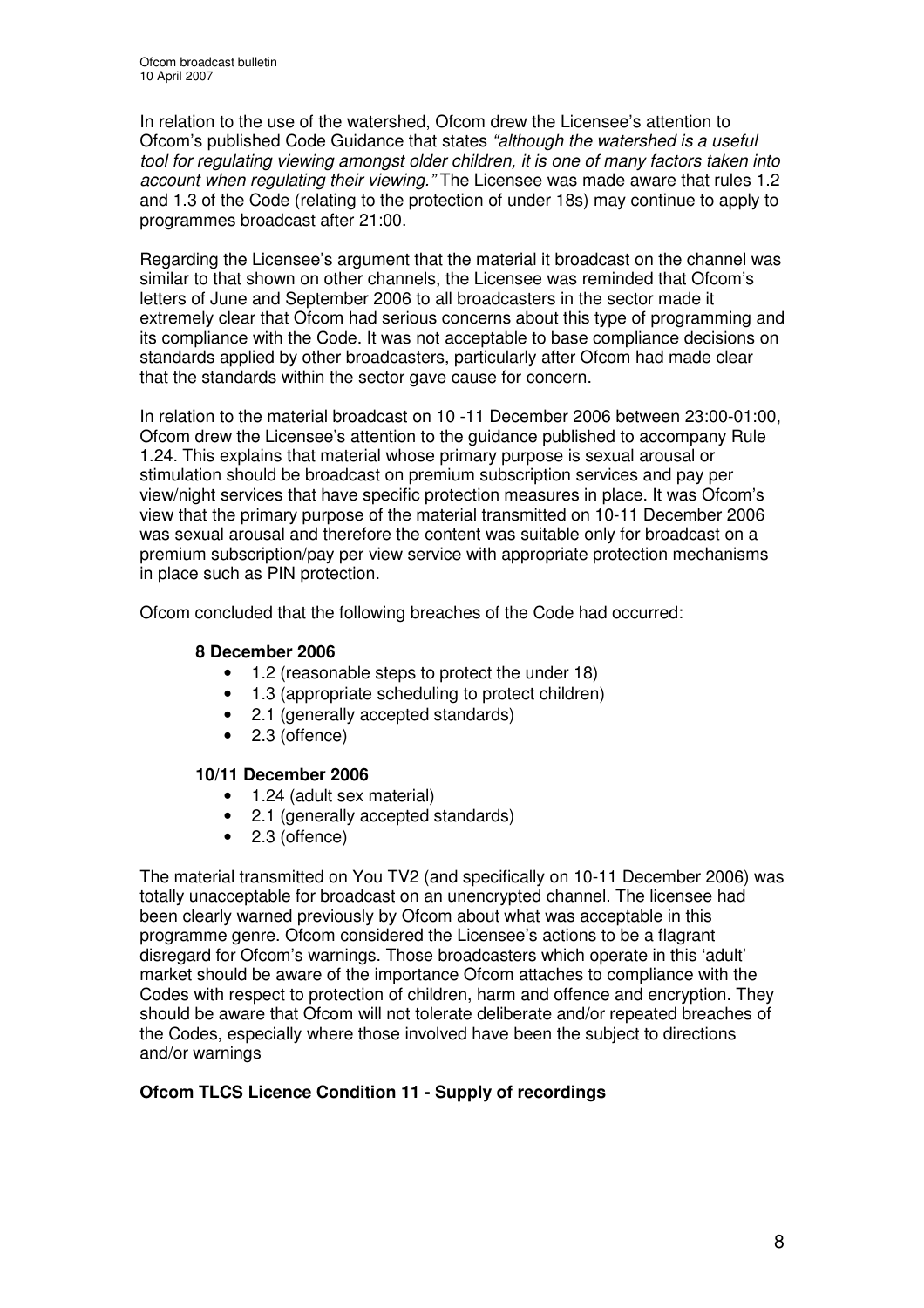#### **Issue**

Ofcom investigated material broadcast on the channel on 18 and 19 September 2006. During the investigation, it became clear that recordings provided by the Licensee were not broadcast quality and the recording of 18 September 2006 contained a gap of approximately 40 minutes. In addition, the recordings provided by the Licensee during the investigation of the material transmitted on 8-10 December 2006 were also not of broadcast quality.

Ofcom sought the Licensee's comments on its failure to supply satisfactory recordings of material, as required under Condition 11 of its Licence. The Licensee was reminded that it was at the time under consideration of a statutory sanction for a number of matters, including its failure to supply adequate recordings.

#### **Response**

The Licensee stated that it supplied recordings of the material transmitted on 18 and 19 September 2006 within the deadline specified by Ofcom but that it was not made aware that the quality of these recordings was unacceptable until 15 December 2006, by which time the original recordings were no longer held.

The Licensee provided a copy of an email from EBS, the subcontractor it used for recordings, stating that EBS had previously supplied recordings to Ofcom for other clients and had received no notice of any problems. The Licensee advised that it had instituted an extra layer of compliance by taking its own secondary recordings and it provided additional recordings of the material broadcast on 8-10 December 2006.

#### **Decision**

Ofcom viewed the supplementary recordings of 8-11 December 2006 supplied by the Licensee and noted that these were also not of "broadcast quality". Because of the Licensee's continued failure to supply adequate recordings, the Executive considered the Licensee in breach of Condition 11 of its Ofcom Licence.

#### **Consideration of a statutory sanction**

Ofcom's letter of 8 September 2006 made clear to broadcasters that:

*"… where a breach is upheld following due process we will consider whether in the light of the notice given in my last letter, the actions of the broadcaster in including such content in the service amount to a repeated deliberate or serious breach of the code. We would in such a case consider imposing a statutory sanction…"*

Taking into account that the breaches recorded above occurred following this letter of 8 September 2006, with its very clear warning and the separate Sanctions adjudication, in which similar breaches were recorded, Ofcom considered the Licensee had seriously, repeatedly and recklessly breached both the Code and condition 11 of its Ofcom Licence. Ofcom was therefore minded, subject to any further representations the Licensee wished to make, to recommend that this case be referred for consideration of a statutory sanction to the Content Sanctions Committee.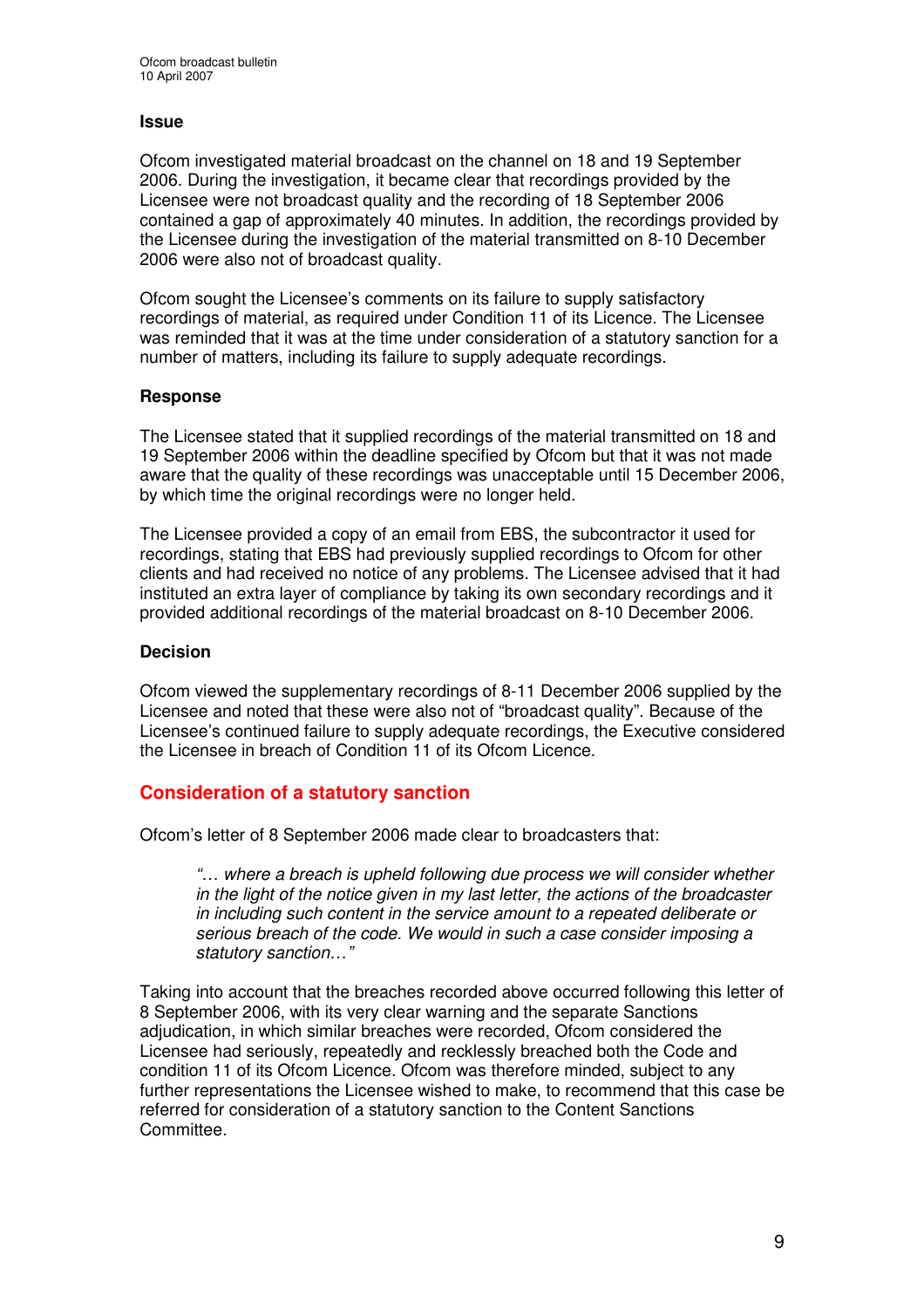Because the Licensee company has now been placed in liquidation and the Licence in respect of the service 'You TV 2' has been revoked, Ofcom has discontinued its consideration of a statutory sanction for this service. However, the serious and repeated nature of the Licensee's breaches of the Code and the terms of its Licence appear to Ofcom to indicate an inability by the Licensee (including the persons managing and/or controlling the Licensee) to ensure compliance with the Conditions of the Licence and the relevant Codes and Rules.

Under the Communications Act 2003, Ofcom is entitled to refuse an application for a Television Licenseable Content Service Licence where, amongst other things, Ofcom is satisfied that if the Licence were granted, the provision of the service would be likely to involve contraventions of the Broadcasting Code. Ofcom is required by the Broadcasting Acts (as amended) to do all it can to secure that those applying for broadcasting Licences on the one hand as well as those holding existing Licences on the other, are not granted new Licences and/or do not continue to hold existing Licences if Ofcom is not satisfied that the licensee is a fit and proper person or is otherwise disqualified by the legislation from holding a broadcasting Licence.

Accordingly, in all sanctions cases, Ofcom reserves its rights to consider whether to grant broadcasting Licences in the future to the sanctioned licensee (and those involved in its management or control or otherwise responsible for it) as well as to consider whether such person(s) should continue to hold/be responsible for any other existing broadcasting Licences.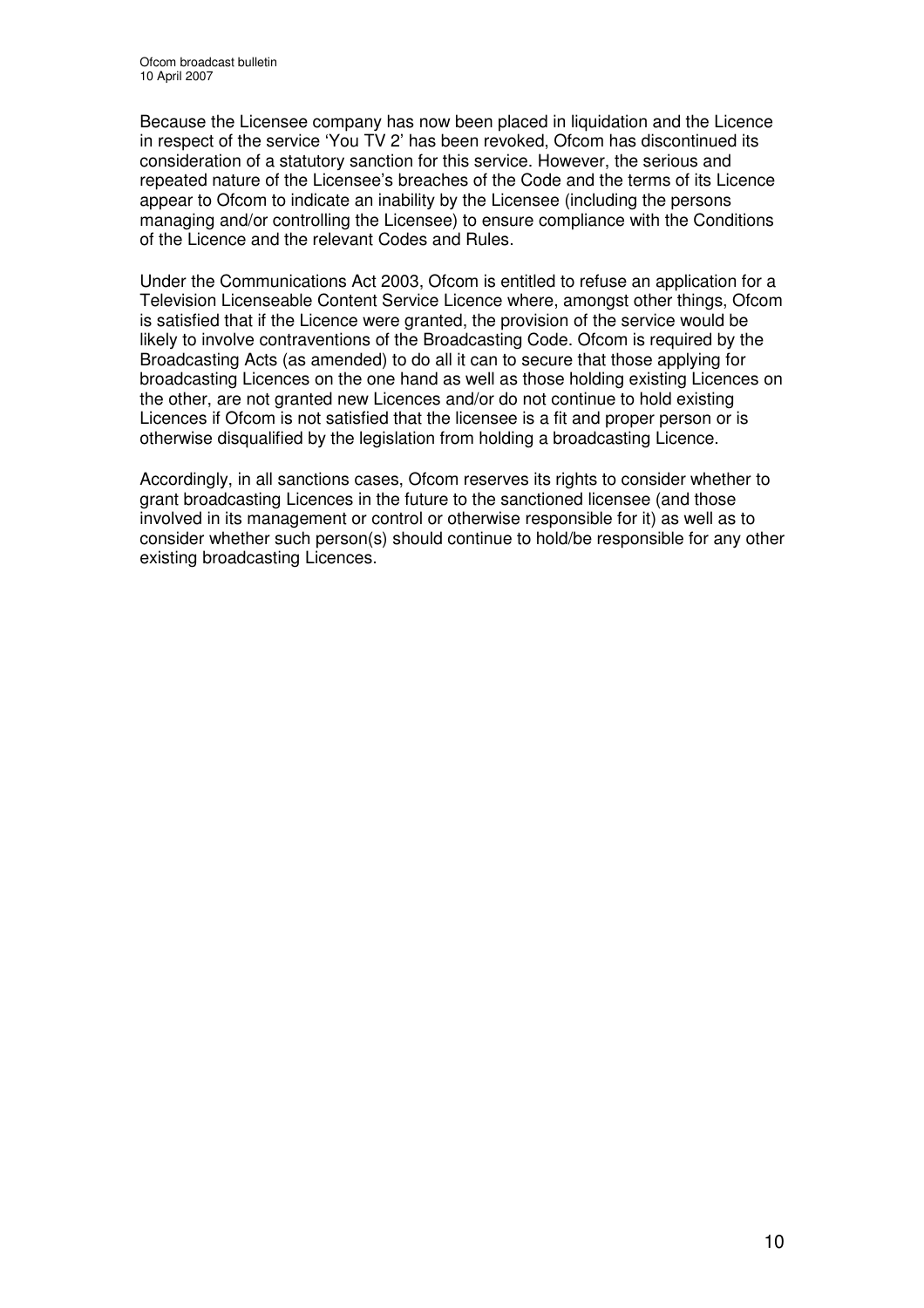## **In Breach**

**Bangla TV** *Bangla TV, 18 October 2006, 20:00*

#### **Introduction**

A viewer complained about a fund raising programme that purported to be raising money for a local mosque. The viewer believed that the money raised went to the broadcaster and not to the mosque as claimed.

\_\_\_\_\_\_\_\_\_\_\_\_\_\_\_\_\_\_\_\_\_\_\_\_\_\_\_\_\_\_\_\_\_\_\_\_\_\_\_\_\_\_\_\_\_\_\_\_\_\_\_\_\_\_\_\_\_\_\_\_\_\_

Ofcom sought a recording of the programme from the broadcaster. The broadcaster provided a copy of the programme and stated that it had not taken any money from the public directly or indirectly as a result of the programme but that it had simply sold airtime to the mosque. In the light of this information, Ofcom sought the broadcaster's comments on the programme under rules 10.1 (maintenance of editorial control) and 10.2 (separation of advertising and programmes) of the Code.

#### **Response**

The broadcaster replied that the money raised was collected by a local Madrasha (an Islamic school) and Masjid (mosque). The broadcaster stated that it had no connection with the Madrasha and Masjid committee other than that it sold the committee airtime for the fundraising programme.

#### **Decision**

One of the fundamental principles of the Code is that the advertising and programme elements of a broadcasting service are clearly separated. It is not acceptable for a broadcaster to sell airtime to an organisation for it to promote its business within a programme. The broadcaster's action in transmitting material in clear breach of the Code demonstrates a serious lack of awareness of the requirements of the Code. In addition to the Code breaches, the broadcaster failed to respond promptly to Ofcom's enquiries – as required to do so under the conditions of its Ofcom licence. This suggests the broadcaster has either a poor understanding or disregard of its compliance responsibilities. Failure by a broadcaster to observe the Code or the terms of its broadcasting licence is a serious matter and Ofcom may consider imposing a statutory sanction against the broadcaster if there are repeated incidents of this nature.

**The programme was in breach of rules 10.1 (maintenance of editorial control) and 10.2 (separation of advertising and programmes).**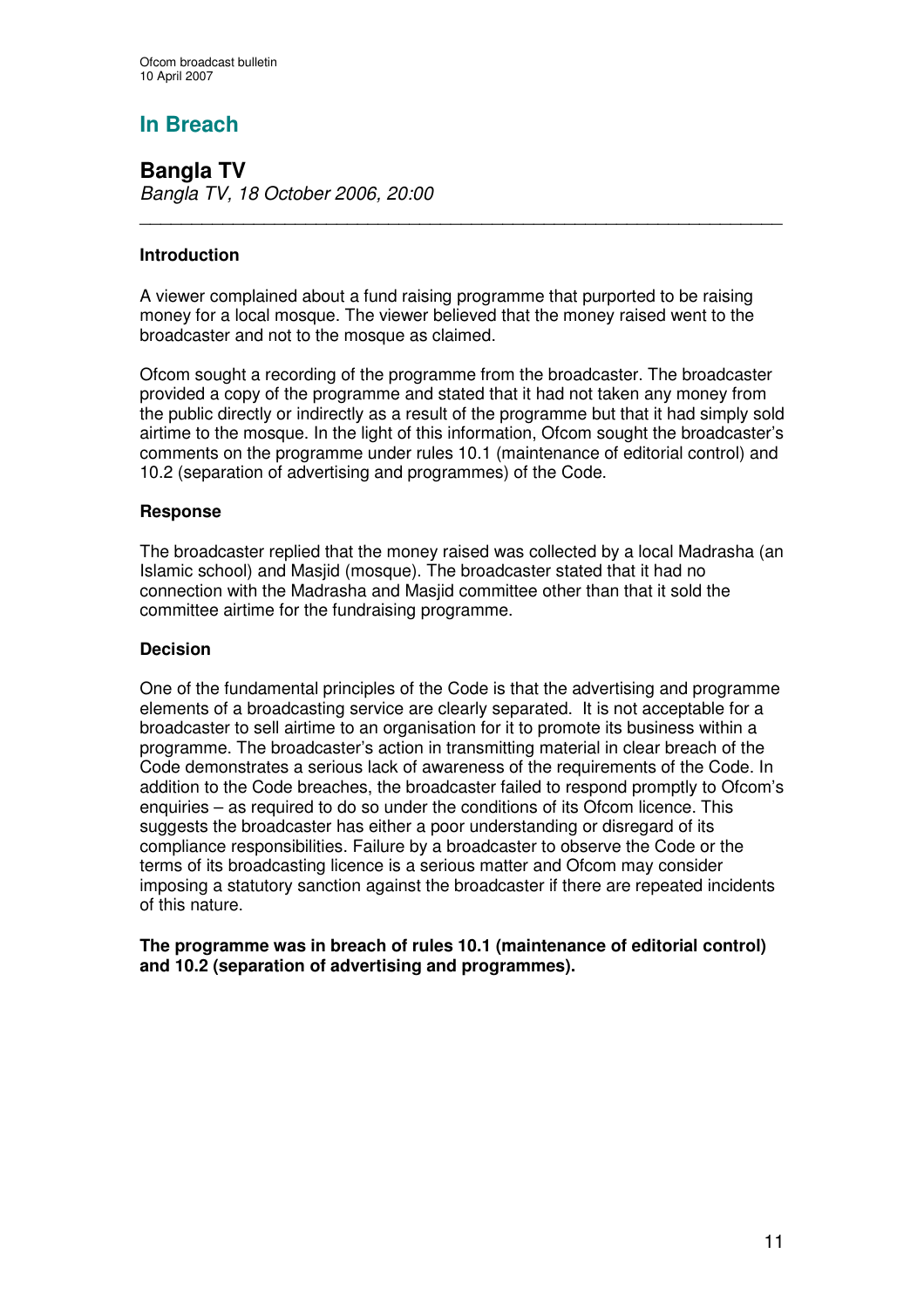# **Fairness and Privacy Cases**

## **Upheld in part**

## **Complaint by North Ayrshire Council on its own behalf and on behalf of Councillor Peter McNamara**

*The Toughest Seaside Resorts in Britain, Sky One, 28 September 2004 and 1 October 2004*

*\_\_\_\_\_\_\_\_\_\_\_\_\_\_\_\_\_\_\_\_\_\_\_\_\_\_\_\_\_\_\_\_\_\_\_\_\_\_\_\_\_\_\_\_\_\_\_\_\_\_\_\_\_\_\_\_\_\_\_\_\_\_*

**Summary:** Ofcom has upheld parts of this complaint of unfair treatment. The programme looked at a number of seaside towns that, it was alleged, had a reputation for toughness. One of the towns featured was Saltcoats on the west coast of Scotland. The programme included interview footage of a number of residents and visitors who spoke of their experiences of living in and visiting Saltcoats. Cllr McNamara was also interviewed and footage of him explaining the significance of the Glasgow Fair was included in the programme.

North Ayrshire Council ("the Council") complained to Ofcom on its own behalf and on behalf of Cllr McNamara that: the programme treated them and the town of Saltcoats unfairly in that it misled them as to the true nature and purpose of the programme; the programme contained factual inaccuracies; and Cllr McNamara's interview was unfairly edited.

Ofcom found as follows:

- The programme makers failed to provide the Council and/or Cllr McNamara with adequate information about the programme's likely nature and content and failed to be straightforward and fair in their dealings with them. This was unfair to both the Council and Cllr McNamara.
- The programme created a negative impression of the town which was not wholly supported by the evidence before Ofcom. Overall, Ofcom concluded that the programme's depiction of the town was likely to have misled the audience into forming an unduly negative impression of Saltcoats. This was unfair to the town, and therefore to the Council who had brought the complaint.
- The editing of Cllr McNamara's interview accurately reflected what he had said and his views were not misrepresented in the footage used in the programme. Ofcom found no unfairness to the Council and/or Cllr McNamara in this respect.

#### **Introduction**

On 28 September 2004, repeated on 1 October 2004, BSkyB broadcast on Sky One *The Toughest Seaside Resorts in Britain,* a programme that looked at a number of seaside resorts that allegedly had a reputation for toughness. The programme was part of a series of programmes entitled *The Toughest*… produced for Sky by LWT. One of the resorts featured in this particular programme was Saltcoats on the west coast of Scotland. The item focussed on the Glasgow Fair, when traditionally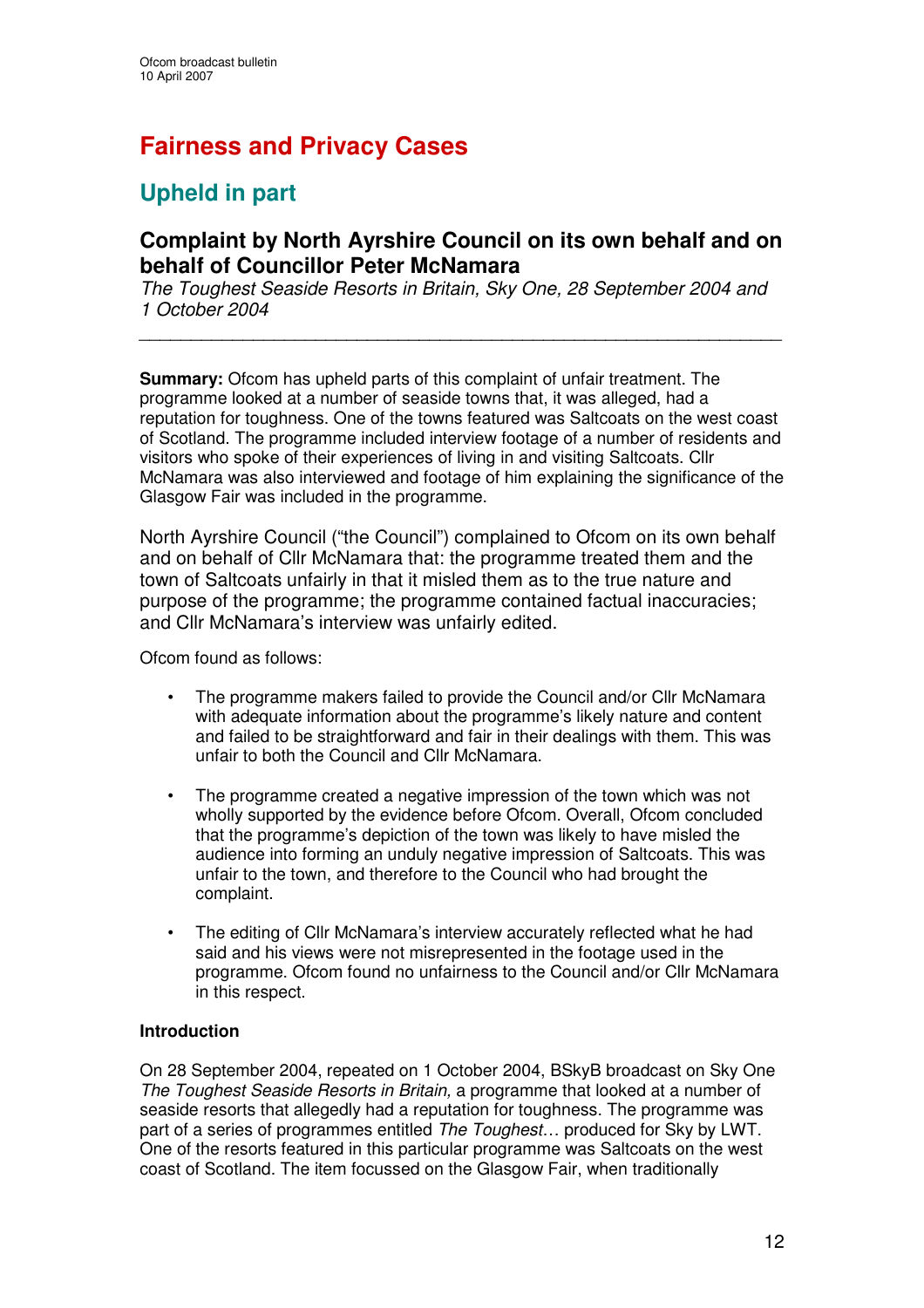Glaswegians would go to Saltcoats for their holidays. The programme included a number of interviews with residents and visitors who spoke of their experiences of living in and visiting Saltcoats.

Among those interviewed and featured in the programme was Mr Davey Blair, a Glaswegian, who had moved from the city to live in a mobile home on a caravan site in Ardossan, near Saltcoats. Mr Blair was shown in the programme wielding a knife and showing off the scars on his forehead from head-butting. He also was shown to say that "*fuck about with a Glaswegian, you're fucking about with the wrong person*".

The programme also included an interview with Mr Jonny Kyle, a street cleaner, who was introduced in the commentary as having "*been sweeping clean the walkways and sea-front of Saltcoats for 40 years*". Mr Kyle was shown cleaning the beach (described by the programme as "*the golden sands of Saltcoats*") and cataloguing what he had found over that time on the beach, such as, *"false teeth, condoms, dead bodies, seals, dogs [and] especially sheep*". Mr Kyle was also featured saying that he did not know why people came to the Saltcoat shore "*with all the dead bodies that come out all the time*". A brief shot of a large overflow pipe was shown immediately before this. Another interviewee said that, *"Saltcoats, I mean I stay here and it's pish water, it's fucking rotten man. I wouldn't put my bairns in there"*. Brief shots of the coastline were also shown interspersed with these interviews.

Councillor Peter McNamara, a member of North Ayrshire Council, was interviewed for the programme and footage of him explaining the significance of the Glasgow Fair was included in the programme as broadcast.

North Ayrshire Council ("the Council") complained to Ofcom on its own behalf and on behalf of Cllr McNamara that the programme treated them and the town of Saltcoats unfairly.

#### **The Complaint**

#### **North Ayrshire Council's case**

In summary, the Council complained that:

a) Both the Council and Cllr McNamara were deliberately misled by the programme makers as to the subject matter and purpose of the programme to which they were invited to contribute.

Specifically, in July 2004, the Council's Communications Section was approached by the programme makers to provide interviews and assistance relating to a programme about British seaside resorts, including Saltcoats. The Council asked the programme makers for details about the purpose of the programme and programme's associate producer replied in a faxed letter received by the Council on 15 July 2004. In that letter, the associate producer said that: "The programmes seek to celebrate 'the best of British' and we are looking to include resorts that have stood the test of time and offer traditional alternatives to the foreign getaway*".* The letter went on to say that "our [programme makers'] interest in Saltcoats and the surrounding area centres on the fact that the resort is still a popular holiday destination for nearby Glasgow and…still has much to offer". The letter did not reveal the programme title.

The Council said that it was happy to assist the programme makers in such a programme and it arranged for the local councillor, Cllr McNamara, to be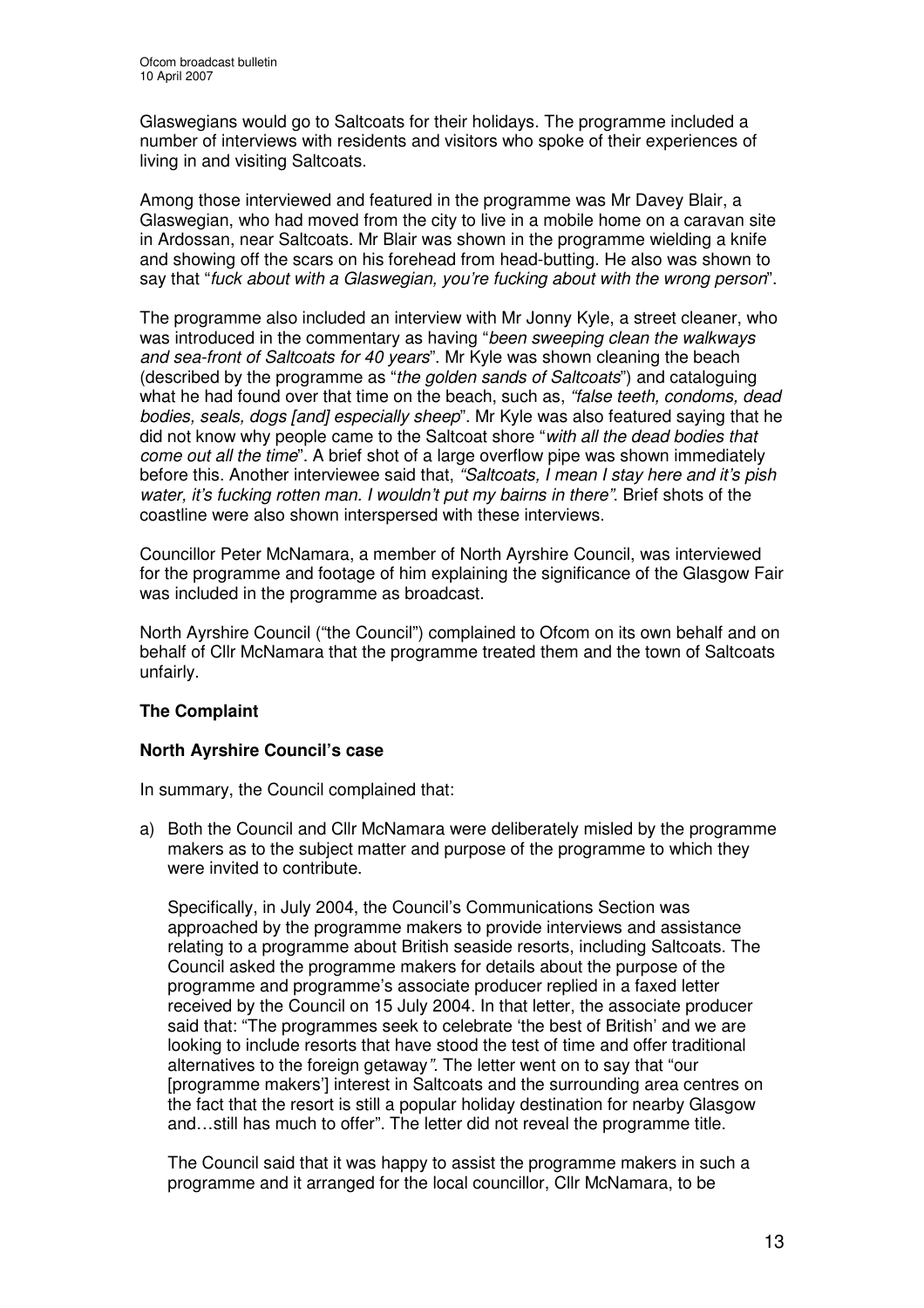interviewed. The associate producer contacted Cllr McNamara directly by telephone. He recalled that the associate producer had spoken in a very positive way and had said that the programme would be good for the town and that it would celebrate what was happening in the local community. At no point in the telephone conversations did the associate producer reveal the title of the programme. Although Cllr McNamara was given a release form to sign by the associate producer at the beginning of the interview, the form itself was underneath other papers on the clipboard. When the associate producer turned these papers over the top half of the form was not visible. Apart from this, there was no evidence to support the programme makers' claim that the Council and Cllr McNamara were made aware of the format, subject matter and/or purpose of the programme.

Finally, the questions asked of Cllr McNamara were carefully crafted and open, so as to avoid alerting him to the true purpose of the programme. The earlier questions asked during the interview were designed to reinforce the misleading letter, such *as "What is it that keeps bringing people back here", and "people [are] coming here still celebrating the best of British if you like"*. Near the end of the interview, Cllr McNamara made an innocuous remark about getting older and in response to laughter from the production team asked them what they were laughing about. They gave a vague response about a man they had met who might not have considered himself old and said it was nothing. This was, presumably, an attempt by the programme makers to hide an interview that they had filmed with a particular character in the town and which, if revealed, could have indicated what the real nature of the programme actually was.

b) The Council said that the programme contained factual inaccuracies. Footage of Mr Kyle, the street cleaner, picking up toilet paper immediately before a shot of a storm overflow pipe implied that there was a sewage problem. Also derogatory comments were made by one interviewee about the quality of the water. No attempt was made by the programme makers to ascertain the correct position, namely: that Saltcoats beach was an award-winning beach which was independently monitored. The Council said that the water quality was good and that no untreated sewage discharged within miles of the beach. However, the only reasonable interpretation of the programme was that the beach and the water were polluted.

The programme also featured Mr Kyle picking up seaweed and rubbish from a shingle beach. The commentary that accompanied these images referred to Saltcoats' "*golden sands*" which implied, inaccurately, that the beach shown was the Yellow Flag beach at Saltcoats. The beaches are some way away from each other. Also, the inclusion of footage of Mr Blair incorrectly implied that he lived in a caravan site in Saltcoats when, in fact, the site he was shown at was in a different town, Ardossan.

c) The Council claimed that Cllr McNamara's interview was unfairly edited. He was interviewed for over 20 minutes on matters not related to the programme, for example, investment in shore lighting, gardens, new housing, transport and attractions in the area. Only one question related directly to the programme, which was *"What is the Glasgow Fair?"* While Cllr McNamara's response was perfectly appropriate, the question and his answer were out of context with the rest of the interview.

*BSkyB's case*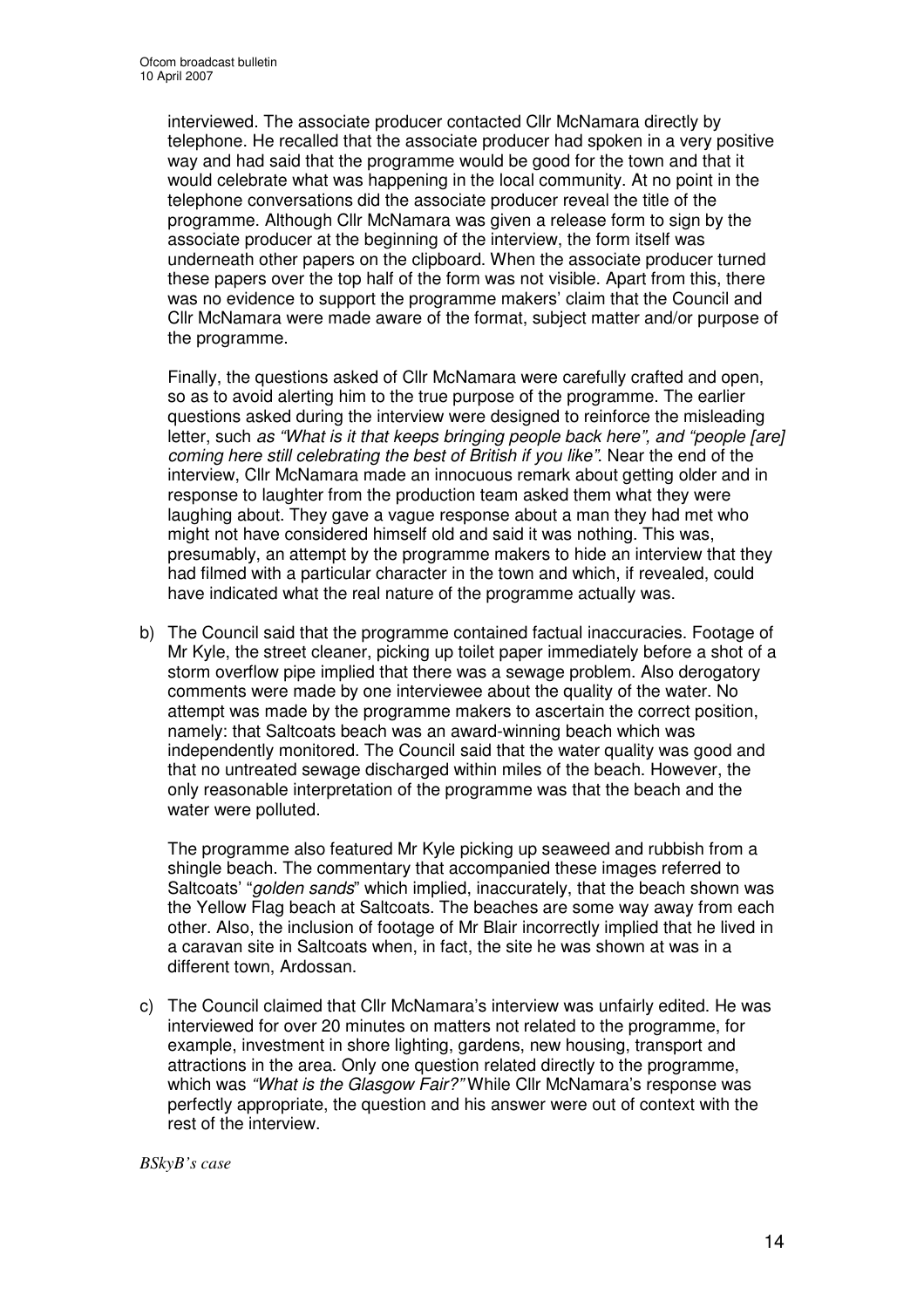BSkyB responded that the series of programmes known as *Britain's Toughest…* began on Sky One on 19 January 2004. The programmes received good viewing figures and viewers of Sky One would therefore have been aware that this was a series of light-hearted, tongue-in-cheek programmes which sought to highlight unusual places and, in particular, unusual characters around Britain. In the particular case of this programme, BSkyB said that the programme's introduction clearly indicated to the viewer that it would take a humorous look at the resorts featured and would by no means seek to provide a 'travel show' type review. In summary, the broadcaster responded to the Council's specific heads of complaint as follows:

a) BSkyB explained that the associate producer no longer worked for the programme makers and that all attempts to contact him had failed. It was therefore not possible to provide any contradictory accounts of the telephone conversations between him and the production team and Cllr McNamara. However, the programme makers denied that either the Council or Cllr McNamara had been lied to about the purpose of the programme. The associate producer was an established programme maker and was well aware of his responsibilities under the code, and the production team made the Council and Cllr McNamara adequately aware of the format, subject matter and purpose of the programme.

In alleging that they were misled as to the subject matter and purpose of the programme, both the Council and Cllr McNamara relied on the associate producer's faxed letter. The purpose of that letter was to notify the Council that the production team would be filming in the area, and to provide a record of that notification. It was not intended to seek the Council's consent to film in Saltcoats and so it did not contain the full details of the programme, such as the title. The letter made no statement as to whether or not the programme would be "good for Saltcoats" and was consistent with its intended purpose. The letter did state that the programme makers would be focusing on the Glasgow Fair and the people they met.

With regard to the title of the programme, the programme makers denied any subterfuge on their part in hiding the programme's title from Cllr McNamara. It appeared that Cllr McNamara wrote his full name, title and address on the top of the release form and signed the bottom. The programme's working title *Britain's Toughest* appeared in the middle of the release form. BSkyB also refuted that the programme makers lied to Cllr McNamara.

With regard to Cllr McNamara's interview, the questions asked of him were not "crafted" and there was no ulterior motive behind the interview other than to gain Cllr McNamara's perspective on the resort as a tourist destination and its relationship with Glasgow and Glaswegians. The programme makers were not hiding the true purpose of the programme from Cllr McNamara. It was unlikely that the production team were referring to an interview with a particular character in the aside referred to in the Council's complaint. Following a discussion about old people retiring to Saltcoats, one of the production team referred to a man that they had met who was not old or retired, but who was *"in his thirties".* In any event, an interview with characters of the town would have been entirely consistent with the associate producer's faxed letter which explained that the programme makers "also hope to meet some of the local characters".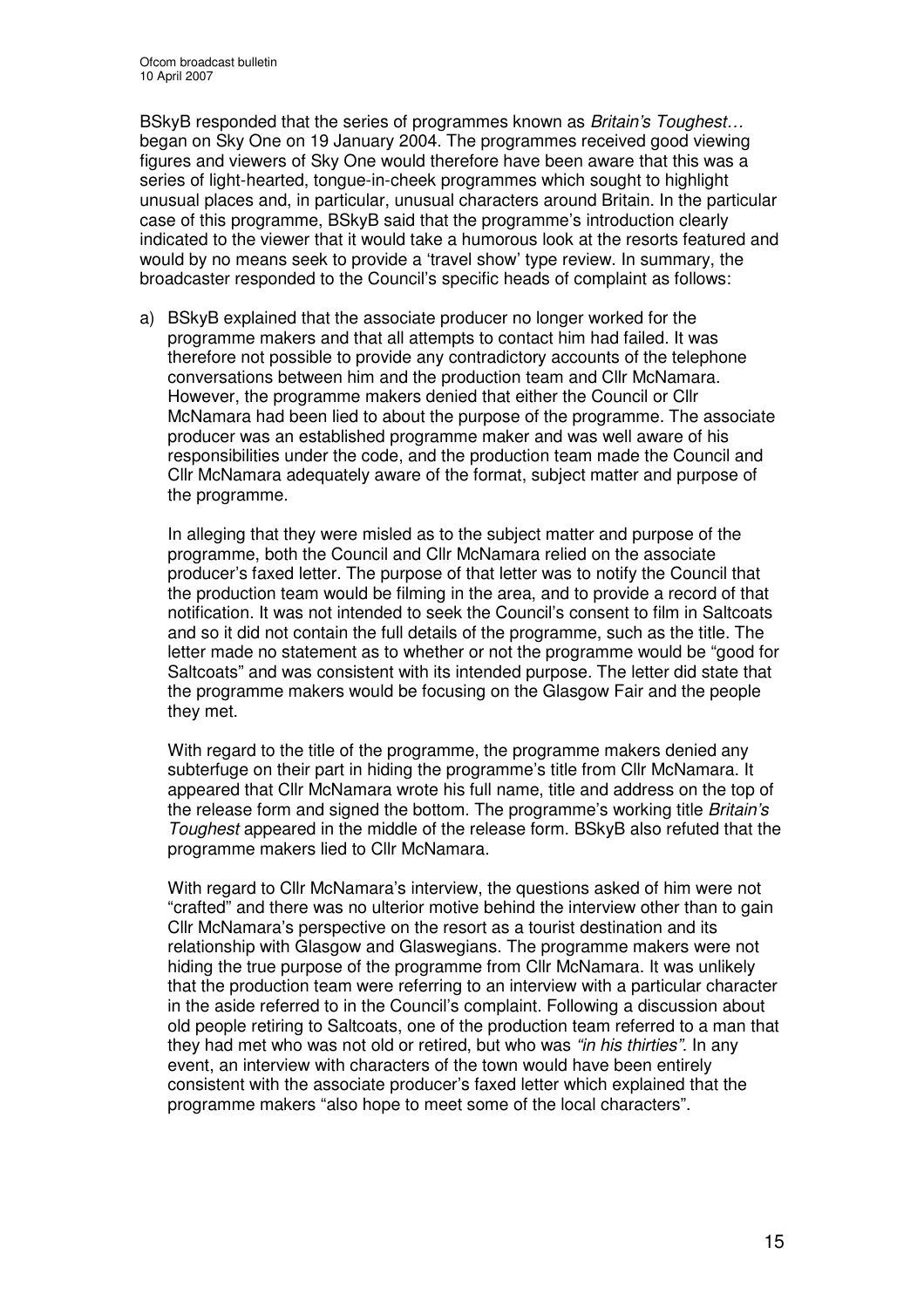b) BSkyB said that the programme makers did not accept that the programme contained any factual inaccuracies. There was no suggestion in the programme that there was a sewage problem. It simply depicted a man, Mr Kyle, cleaning a beach. There was no trick editing and there was no mention of a sewage problem. Mr Kyle was also shown recounting the items that he had recovered on the beach and appeared to pick up some plastic rather than toilet paper. Another man expressed his view that the water was "*pish water*".

BSkyB said that the programme showed a "golden" sand beach on a number of occasions, but it did not suggest that the shingle beach also shown was, in fact, a sandy beach. Viewers would have been able to tell the difference between yellow sand and brown shingle. The broadcaster noted that within the programme feature there were a number of other scenes in which the *"golden sands"* of Saltcoats featured.

BSkyB also said that the caravan park in which Mr Blair lived was in Ardossan. This town, along with Saltcoats and Stevenson are linked by close proximity and are collectively known as "the three towns". Due to this closeness, Mr Blair considered himself as much a resident of Saltcoats as he did of Ardossan.

c) BSkyB said that unless Cllr McNamara's entire interview was included in the programme, any editing would have been selective and that Cllr McNamara was not *"set-up".* During the interview, Cllr McNamara spoke about tourism and what Saltcoats had to offer and, in particular, focused on the relationship between Saltcoats and its Glaswegian visitors. The edited footage used in the programme accurately reflected the totality of the interview within the short time frame available in a programme of this kind.

BSkyB said that the two extracts used from the interview in the programme came from the first two and a half minutes of the interview. The interview concerned Saltcoats and its relationship with Glasgow, so the question "what is the Glasgow Fair?" was not *"out of context"*.

#### **Decision**

Ofcom's statutory duties include the application, in the case of all television and radio services, of standards which provide adequate protection to members of the public and all other persons from unfair treatment in programmes included in such services. Where there appears to have been unfairness in the making of the programme, this will only result in a finding of unfairness, if Ofcom finds that it has resulted in unfairness to the complainant in the programme as broadcast.

In carrying out its duties, Ofcom has regard to the need to secure that the application of these standards is in the manner that best guarantees an appropriate level of freedom of expression. Ofcom recognises that (subject to the provisions of the Ofcom Broadcasting Code) broadcasters can quite properly comment and take particular viewpoints on the subjects of broadcast programmes. However, it is essential not only to the parties directly concerned but also to listeners and viewers, that such comments should be accurate in all material respects so as not to cause unfairness. Ofcom is also obliged to have regard in all cases, to the principles under which regulatory activities should be transparent, accountable, proportionate and consistent and targeted only at cases in which action is needed.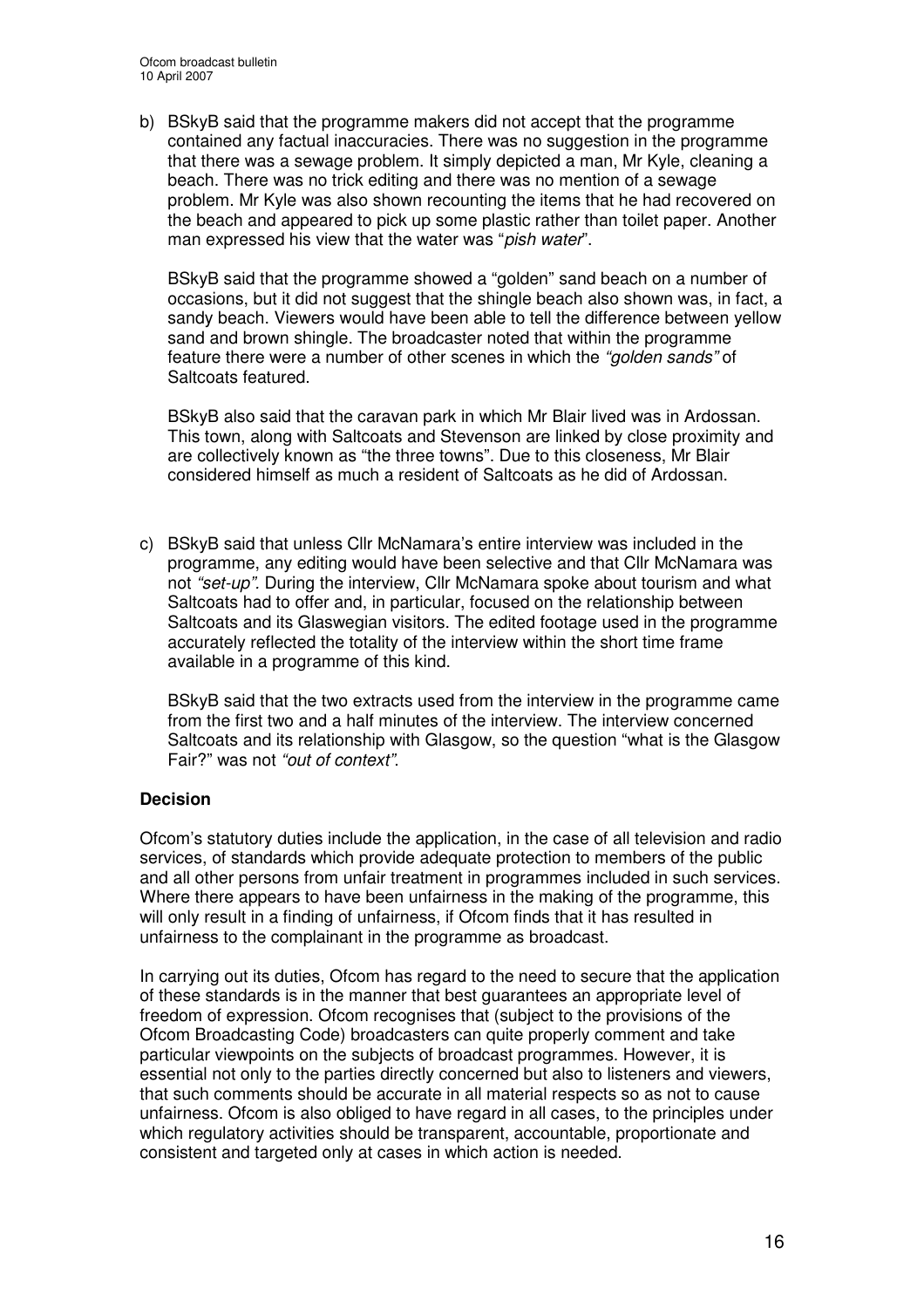This case was originally considered by Ofcom's Executive Fairness Group, who upheld heads (a) and (b) of the complaint.

The broadcaster, BSkyB, requested a review of Ofcom's decision to uphold head (b) of the complaint. This element of the complaint was referred to the Fairness Committee, Ofcom's most senior decision making body, to reconsider.

a) Ofcom first considered the Council's complaint that both it and Cllr McNamara were deliberately misled by the programme makers as to the subject matter and purpose of the programme to which they were invited to contribute.

It was clear from the written submissions before Ofcom that the Council believed that both it and Cllr McNamara had been deliberately misled about the nature and likely content of the programme. It was equally clear from the written submissions that the programme makers did not believe that they had misled the Council or Cllr McNamara.

In these circumstances Ofcom examined all the relevant material available to it in order to determine whether or not, on the basis of that material, the programme makers had dealt with the Council and Cllr McNamara in a manner which was consistent with their obligation to avoid unfairness to them.

From the outset, broadcasters should ensure that programme makers understand the need to be straightforward and fair in their dealings with potential participants and contributors. Contributors should be given a clear explanation of why they were contacted by the programme makers; told what the programme is about and the nature of the contribution they are required to make; and where possible, they should be informed about the nature of other likely contributions.

Ofcom examined pre-transmission correspondence and contacts between the programme makers and the Council along with other material (including the release form signed by Cllr McNamara and the questions put to him during his interview) which would have been likely to have provided the Council and/or Cllr McNamara with an indication of the likely nature and content of the programme.

Ofcom noted that there were no contemporaneous notes of telephone conversations between the Council and the programme makers, and that BSkyB had not been able to provide testimony from the associate producer with regard to the content of his conversations with the Council and/or Cllr McNamara.

Ofcom considered the associate producer's undated letter that was received by the Council on 15 July 2004. In Ofcom's view, this did not make it sufficiently clear to either the Council or Cllr McNamara what the parameters of the intended programme were and what the programme's focus was to be. Ofcom noted that the letter clearly stated that the programme sought to *"celebrate 'the best of British' and…[was] looking to include resorts that have stood the test of time and offer traditional alternatives for the foreign getaway"*; that the programme makers' interest in Saltcoats was that it was *"still a popular holiday destination for nearby Glasgow and…still had much to offer"*; and, that they *"hoped to meet some of the local characters"*. This was not, in Ofcom's view, a fair and accurate description of what the final programme as broadcast was actually about. Ofcom took the view that this description of the programme's purpose, did not make either the Council or Cllr McNamara adequately aware of the true purpose of the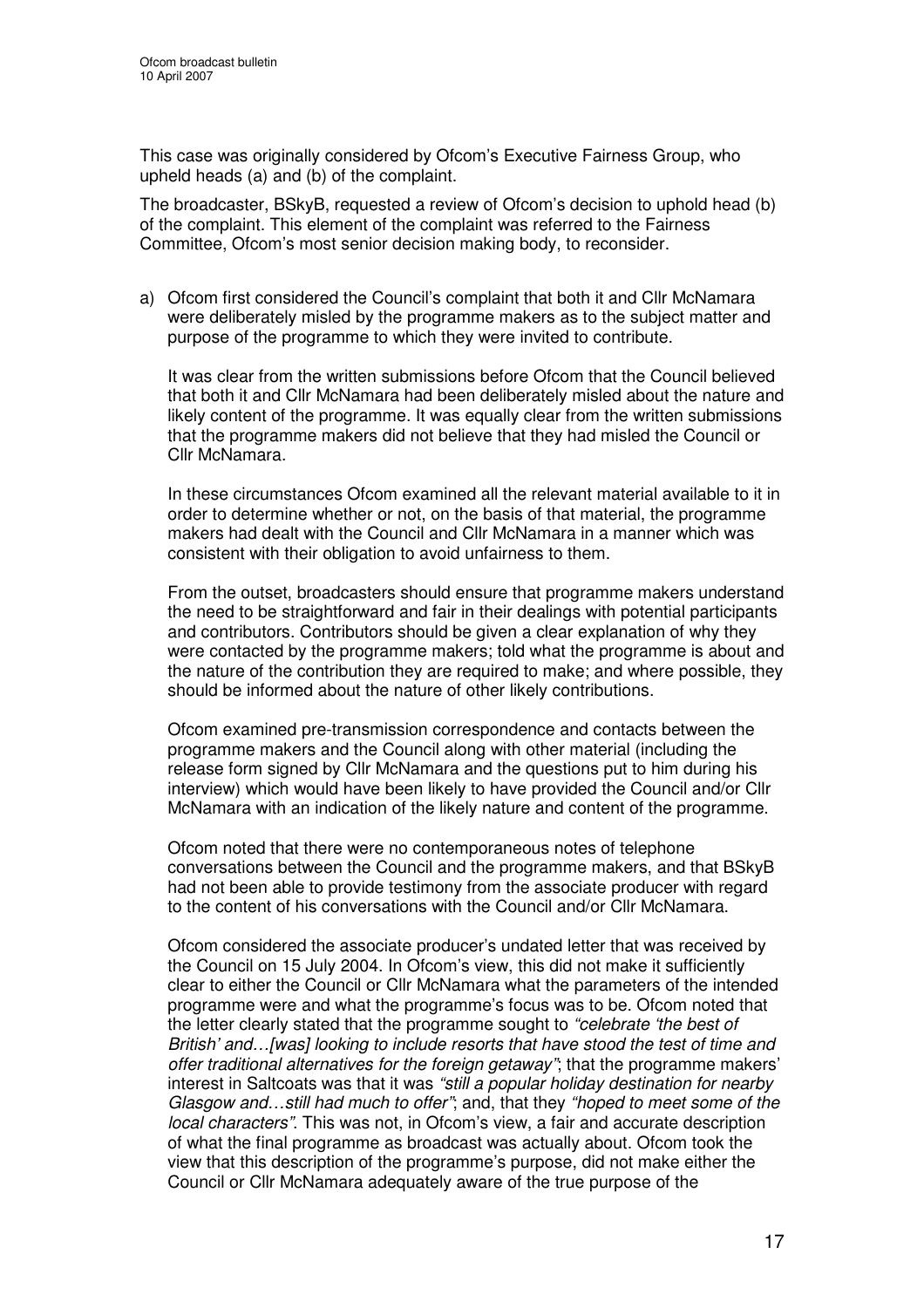programme. From the wording of the letter, it was reasonable for both the Council and Cllr McNamara to have believed that the programme was to present a much more positive image of Saltcoats than the one which actually appeared.

Ofcom then considered the release form signed by Cllr McNamara. Ofcom was not in a position to determine whether any part of the release form had been obscured as claimed by Cllr McNamara. Although it noted that Cllr McNamara signed the release form before his interview and that it appeared that he also wrote his name and address on the top of the form, therefore suggesting that the form itself was not obscured in the manner he described in his statement submitted in support of the Council's complaint.

Instead, Ofcom considered the information provided in the release form with a view to determining whether it (either on its own or in conjunction with the other material referred to here) would have been likely to have indicated the actual nature and purpose of the programme. The only information included in the form which related to the programme's nature was the programme's working title "Britain's Toughest". Ofcom was not persuaded that this in itself was sufficient to provide the Council and/or Cllr McNamara with a clear understanding of the programme's nature and content given the absence of an accurate explanation having been provided elsewhere. Further, in Ofcom's view when read in conjunction with the terms set out in the associate producer's earlier faxed letter (referred to above) there was a risk that the programme's working title "Britain's Toughest" could be understood to refer to the resilience of Saltcoats as a resort that had "stood the test of time".

Ofcom then examined the unedited footage of Cllr McNamara's interview with a view to determining whether (from the questions put to him) he could reasonably have been expected to have understood the likely nature and content of the programme.

For nearly the entire duration of the interview, Cllr McNamara was questioned on general issues involving Saltcoats and the surrounding area, such as *"What is it that keeps bringing people back to Saltcoats?"; "what is the unique qualities of a local laddie"*; *"what is there* [for tourists] *in the evenings*?"; and, *"How important are caravans to Saltcoats?*". In Ofcom's view, these questions were likely to have reinforced both the Council's and Cllr McNamara's understanding that the programme was to present a positive image of Saltcoats.

In all the circumstances, Ofcom considered that it was clear that the programme makers had failed to provide the Council and/or Cllr McNamara with adequate information about the programme's likely nature and content and had failed to be straightforward and fair in their dealings with them. Had both the Council and Cllr McNamara been given adequate information it is unlikely that they would have taken part in the programme. Ofcom found that this resulted in unfairness to Cllr McNamara and the Council in the programme as broadcast.

b) Ofcom considered the Council's complaint that the programme contained factual **inaccuracies** 

Broadcasters should avoid creating doubts on the audience's part as to what they are being shown if it could mislead the audience in a way which would be unfair to those featured in the programme.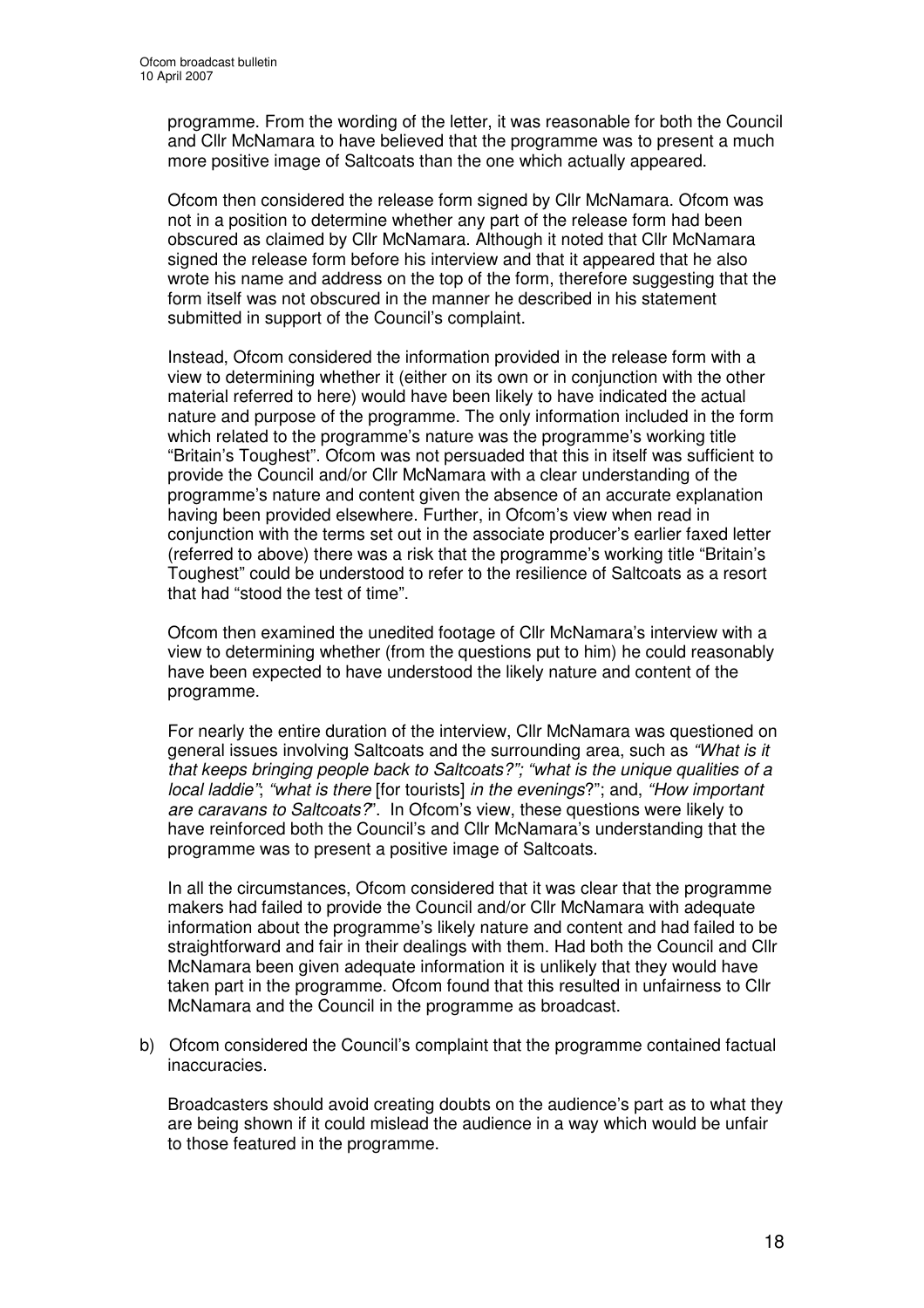In reaching a decision Ofcom examined the scenes referred to by the complainant. It should be noted that Ofcom did not consider these scenes in isolation but within the context of the programme as a whole, which also included scenes that the broadcaster had identified to Ofcom as showing Saltcoats in *"a favourable light"*. In addition, Ofcom took into account the broadcaster's statement that the tone of the programme was intended to be light-hearted and humorous. Taking these factors into consideration, Ofcom sought to determine (a) the likely impression that viewers of the programme would have gained; and (b) whether taking all the evidence into account, such an impression was fair.

The scenes complained of by the Council were as follows:

- i. The part of the programme dealing with Mr Davey Blair, a Glaswegian who had moved from the city to live in a mobile home, showed him wielding a knife, showing off the scars on his forehead from head-butting people and explaining that "*fuck about with a Glaswegian, you're fucking about with the wrong person*". The programme clearly suggested that Mr Blair now lived in Saltcoats. In fact he did not live in Saltcoats but in a nearby town called Ardossan. However, Ofcom was persuaded by BSkyB's assertion that the towns of Saltcoats, Ardossan and Stevenson are locally referred to as 'the three towns' because of their close proximity to each other. Ofcom also accepted that Mr Davey considered himself a resident of Saltcoats as much as Ardossan. In view of this, Ofcom considered that the inclusion of Mr Blair, by itself, would not have necessarily left viewers with an unfairly adverse impression of Saltcoats.
- ii. The programme showed images of Saltcoats' beach along with images of a storm overflow pipe and also along with derogatory comments by a resident about the quality of the water. Images of the beach were also juxtaposed with images of Mr Kyle, a street cleaner, picking up an unattractive piece of debris and then describing the kind of waste he had encountered while carrying out his duties. In Ofcom's view, the effect of the programme's presentation of these scenes gave the impression that the beach and water were polluted.
- iii. Ofcom noted that in one scene, the programme's narrator referred to Saltcoats' *"golden sands"* while the programme showed images of a shingle beach – in an apparently ironic fashion. The programme did not make clear that the shingle beach depicted was not the *"golden sands"* referred to. In Ofcom's view, there was a risk that viewers would have been led to believe that Saltcoats had exaggerated, or otherwise falsely traded on, the quality of its beaches.

At stated above, Ofcom also had regard for the scenes which the broadcaster had identified to Ofcom as showing Saltcoats in *"a favourable light"*. These scenes included, but were not limited to, various wide shots of the town's seafront.

In addition, Ofcom had consideration for the tone of the programme and specifically compared the tone of this programme with that of another programme in the series*,* which had been the subject of an Ofcom fairness and privacy complaint. In Ofcom's opinion, this programme not only criticised the quality of the town's beaches, but featured residents, including Mr Blair, whose character and demeanour would inevitably have left viewers with an extremely negative impression of the place. For these reasons, unlike other editions of the *Britain's*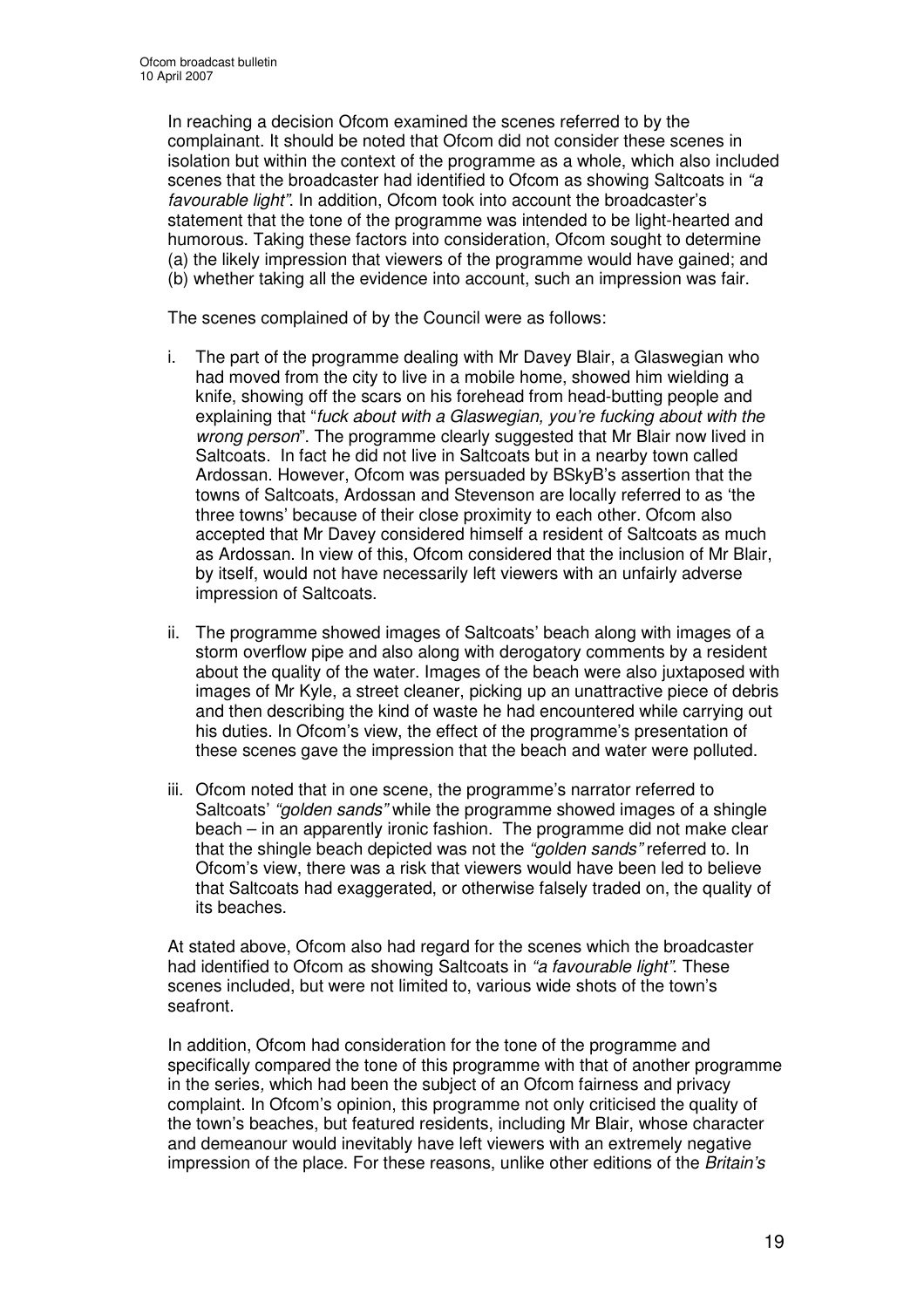*Toughest…* series, the irreverent tone of this programme was not capable of mitigating the criticisms made.

In Ofcom's view, even taking into consideration the positive scenes of Saltcoats and the programme's irreverent tone, the overall impression created of the town by the programme was negative.

As outlined above, Ofcom next assessed whether the likely negative impression given of Saltcoats by the programme as broadcast, was fair. Having reviewed all the information submitted by both parties, it is Ofcom's view that the negative impression created of Saltcoats was not wholly supported by the evidence before it. In particular, Ofcom noted that test samples taken of Saltcoats beach throughout 2004, by the Scottish Environmental Protection Agency (SEPA), indicated that it had passed requirements set out by the relevant European Commission Directive in terms of water quality, safety, cleanliness and information. Ofcom further noted that the beach's results in these tests led to the beach being recognised for an award by an environmental body.

Taking the above factors into consideration, Ofcom concluded that the programme's depiction of the town was likely to have misled the audience into forming an unduly negative impression of Saltcoats. As a result, the programme was unfair to the town, and therefore to the Council who had brought the complaint. Accordingly Ofcom has upheld this part of the Council's complaint.

c) The Council complained that Cllr McNamara's interview was unfairly edited. They said that only one question about the Glasgow Fair related to the programme and while his response was perfectly appropriate, the question and his answer were out of context with the rest of the interview.

Having had the opportunity to view the unedited footage of Cllr McNamara's interview, Ofcom considered that the editing of his interview accurately reflected what Cllr McNamara had said and his views were not misrepresented in the footage used in the programme. With specific regard to the question Cllr McNamara was asked by the programme makers during his interview about the Glasgow Fair, Ofcom considered that the programme faithfully reflected his response. Specifically, it showed him explaining that the Glasgow Fair was a traditional annual event when the workers of Glasgow would commute to Saltcoats for their holidays. He was also shown referring to the welcoming atmosphere of the town. Ofcom found no unfairness to the Council and/or Cllr McNamara in this respect.

#### **Accordingly, parts of the Council's complaint of unfair treatment were upheld. Ofcom directed Sky to broadcast a summary of this finding.**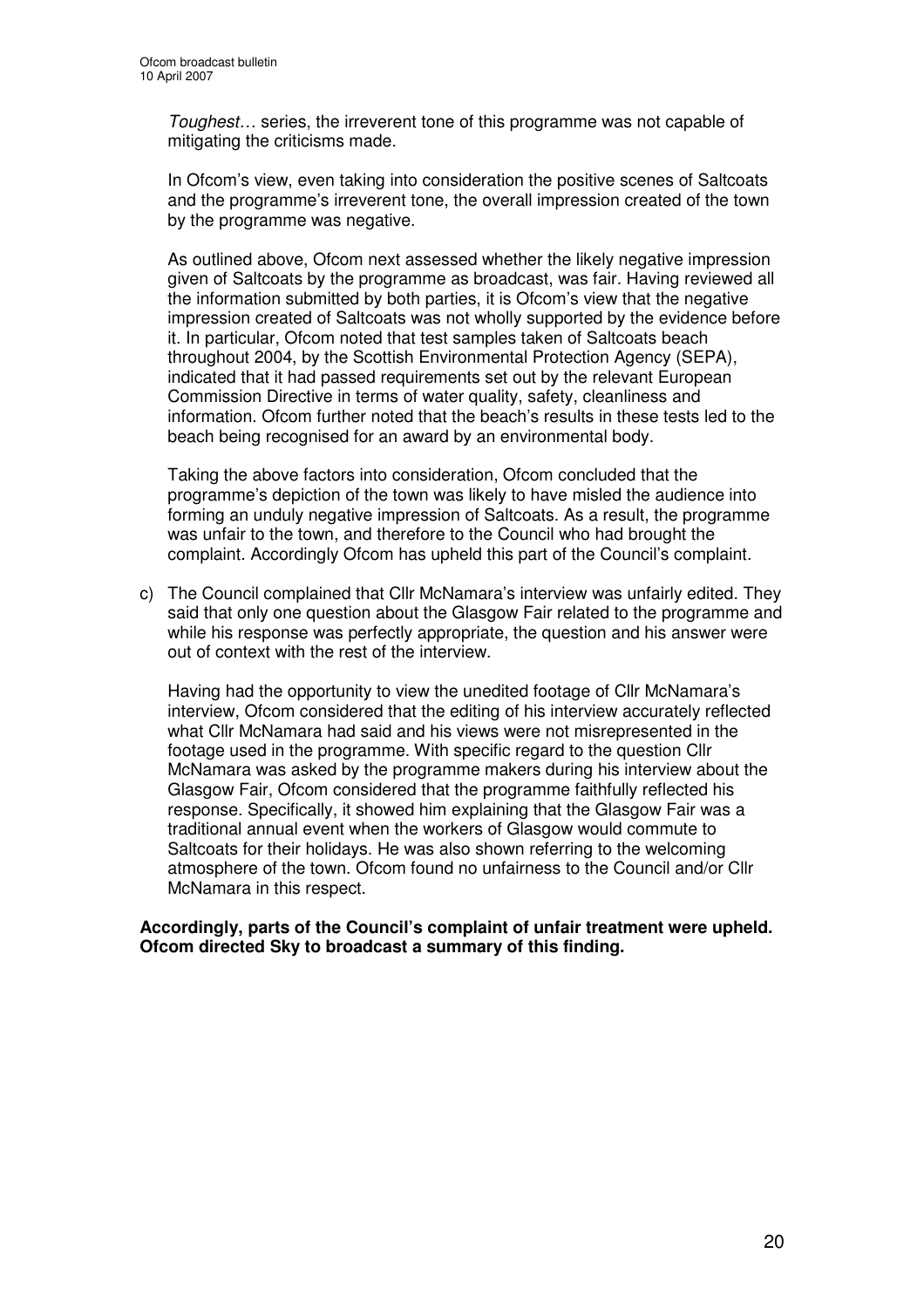#### **Complaint by The Swan Sanctuary** *The Steve Allen Show, LBC 97.3FM, 13 August 2006*

**Summary:** Ofcom has not upheld this complaint. The Swan Sanctuary ("the Sanctuary") complained that it was treated unfairly in that the programme's presenter advised listeners not to bother contacting the Sanctuary to ask them to rescue wild ducks as he claimed that he had the telephone put down on him when he had called them and had been asked *"what do you want us to do about it?"* The Sanctuary said that the comments were fallacious and had given listeners a bad impression of it.

*\_\_\_\_\_\_\_\_\_\_\_\_\_\_\_\_\_\_\_\_\_\_\_\_\_\_\_\_\_\_\_\_\_\_\_\_\_\_\_\_\_\_\_\_\_\_\_\_\_\_\_\_\_\_\_\_\_\_\_\_\_\_*

Ofcom considered that the programme's presenter did not encourage listeners *"not to bother"* contacting the Sanctuary as claimed in the complaint and that the presenter was entitled to relate his personal experiences during his programme. Ofcom accepted that the programme's entertainment format was well-established and that listeners would have been familiar with its content and its light-hearted, though "irreverent", style. Ofcom found that the presenter's comments did not amount to a serious criticism of the Sanctuary, nor did it make significant allegations about it and was therefore unlikely to have materially affected listeners' understanding of the Sanctuary in a way that was unfair. Therefore, in Ofcom's view, including the comments without a response did not result in unfairness to the Sanctuary.

#### **Introduction**

On 13 August 2006, LBC broadcast an edition of *The Steve Allen Show*, an entertainment programme in which listeners can contribute via email or text message. The presenter, Mr Steve Allen, discussed an incident that had happened at his home where a wild duck and nine ducklings had nested on his property. Throughout the programme, Mr Allen referred to the comments made by a number of listeners who contacted the programme to suggest a variety of solutions to his wild duck problem.

One listener who contacted the programme advised Mr Allen to approach the Swan Sanctuary ("the Sanctuary") who would take the ducks from his property. Mr Allen read this suggestion out on-air and made an aside to his co-presenter about his and his neighbour's recent experience of dealing with the Sanctuary. Mr Allen said:

*"Sandra says, if you want to contact the Swan Sanctuary they will take your ducks. They didn't when we phoned the other day I'm afraid Sandra…We phoned up, firstly I had the phone put down on me by the Swan Sanctuary …Secondly one of my neighbours phoned up and they said that they what do you want us to do with them. I was horrified, absolutely horrified. They've taken them every other year."*

After these comments were made by Mr Allen, nothing further was said about the Sanctuary in the programme.

The Swan Sanctuary, a registered charity, complained to Ofcom that it was treated unfairly in the programme as broadcast.

#### **The Complaint**

#### **The Swan Sanctuary's case**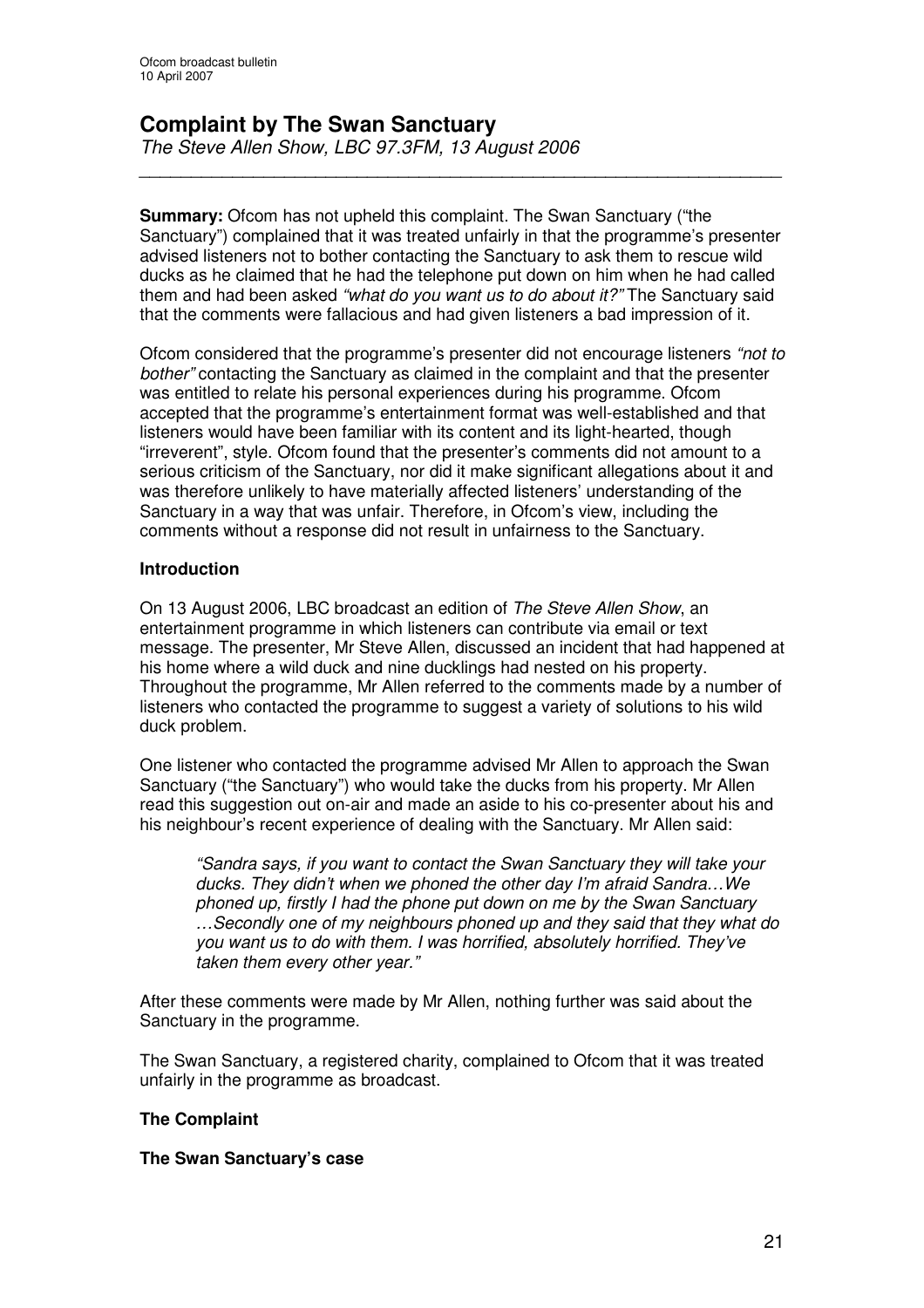In summary, the Sanctuary complained that Mr Allen advised listeners not to bother contacting the Sanctuary to ask them to rescue wild ducks as he claimed that he had the telephone put down on him when he had called them and had been asked *"what do you want us to do about it?"* The Sanctuary said that it was unaware of any telephone calls made to it by Mr Allen and it refuted the claim that it would refuse to help wildlife in distress where at all possible.

The Sanctuary said that Mr Allen's comments were fallacious and an abuse of his position. Mr Allen had used the Sanctuary's services on numerous occasions in the past to remove wild ducks nesting on his property and his comments in the programme gave a bad impression of it.

#### *LBC's case*

In summary, and in response to the Sanctuary's complaint, LBC said that for several years Mr Allen had experienced problems with wild ducks nesting on his property and the subject of "Steve's ducks" was often raised by listeners out of the blue when other issues were being discussed on the programme. Mr Allen has often been complimentary, on-air, about the service he had received from the Sanctuary in previous years and had always made a donation to the charity on previous occasions when it had taken wild ducks from his property.

LBC said that although the Sanctuary complained that Mr Allen "*advised listeners not to bother contacting the swan sanctuary*", this was not said in the programme. The Sanctuary also complained that Mr Allen had told listeners that someone at the Sanctuary had put the telephone down on him. LBC said that Mr Allen did say this and he maintained that this was what had happened to him when he called.

The Sanctuary also claimed that someone at the Sanctuary had asked him *"what do you want us to do about it?"* LBC said that it was clear from the programme that this was what Mr Allen's neighbour had been told when she had called the Sanctuary. Mr Allen said that he was with the neighbour at the time of the call and that the neighbour had further told him that the person answering the Sanctuary phone had said that the person who normally collected the birds was ill.

LBC said that *The Steve Allen Show* was an entertainment programme that was 'thoroughly irreverent' about most subjects. It said that no listener would have inferred anything sufficiently serious from what Mr Allen said about the Sanctuary to cause any unfairness to it. In the context of this show, LBC said that it did not believe that this light-hearted personal anecdote was unfair.

#### **Decision**

Ofcom's statutory duties include the application, in the case of all television and radio services, of standards which provide adequate protection to members of the public and all other persons from unfair treatment in programmes included in such services. Where there appears to have been unfairness in the making of the programme, this will only result in a finding of unfairness if Ofcom finds that it has resulted in unfairness to the complainant in the programme as broadcast.

In carrying out its duties, Ofcom has regard to the need to secure that the application of these standards is in the manner that best guarantees an appropriate level of freedom of expression. Ofcom recognises that (subject to the provisions of the Ofcom Broadcasting Code) broadcasters can quite properly comment and take particular viewpoints on the subjects of broadcast programmes. However, it is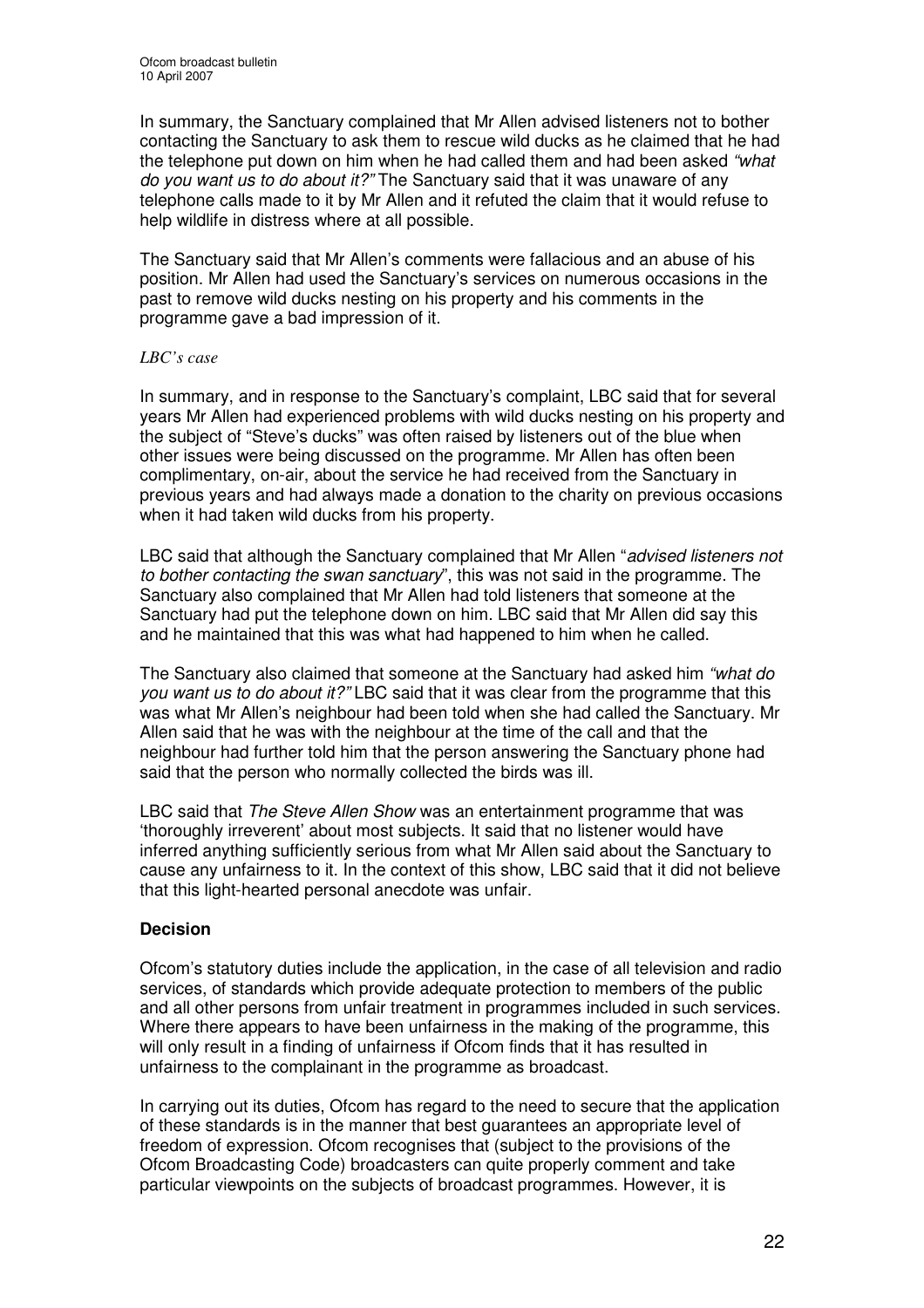essential, not only to the parties directly concerned but also to listeners and viewers, that such comments should be accurate in all material respects so as not to cause unfairness. Ofcom is also obliged to have regard, in all cases, to the principles under which regulatory activities should be transparent, accountable, proportionate and consistent targeted only at cases in which action is needed.

This case was considered by Ofcom's Executive Fairness Group. Ofcom considered the complaint and the broadcaster's response, together with supporting material and a recording and transcript of the programme as broadcast. In its considerations, Ofcom took account of Ofcom's Broadcasting Code ("the Code").

Ofcom sought to determine whether the programme as broadcast was likely to have materially affected listeners' understanding of the Sanctuary in a way that was unfair to the Sanctuary (for example, by making allegations of wrongdoing or incompetence or other significant allegations).

In the circumstances of this case, Ofcom found the following:

The Sanctuary's complaint that Mr Allen advised listeners not to bother contacting the Sanctuary as he had the telephone put down on him when he had called them and had been asked *"what do you want us to do about it?"* The Sanctuary said that Mr Allen's comments were fallacious and gave a bad impression of it.

Ofcom noted the comments made by Mr Allen about the Sanctuary in the programme:

*"Sandra says, if you want to contact the Swan Sanctuary they will take your ducks. They didn't when we phoned the other day I'm afraid Sandra…We phoned up, firstly I had the phone put down on me by the Swan Sanctuary …Secondly one of my neighbours phoned up and they said that they what do you want us to do with them. I was horrified, absolutely horrified. They've taken them every other year".*

Having considered Mr Allen's comments by listening to the programme and reading a transcript of it, Ofcom was satisfied that the programme did not encourage listeners *"not to bother"* contacting the Sanctuary as claimed in the complaint.

Ofcom noted that there was a clear conflict between the parties with regard to events described by Mr Allen in the programme. The Sanctuary said that it had not received any calls, to its knowledge, from Mr Allen. LBC said that Mr Allen maintained that he and his neighbour had called the Sanctuary and received the responses described in the programme. From the evidence submitted to it, Ofcom was not in a position to determine whether or not Mr Allen's comments amounted to a factually accurate account of events. Ofcom's role, as outlined above, was to determine whether the programme as broadcast resulted in unfairness to the Sanctuary.

Ofcom considered that Mr Allen was entitled to relate his personal experiences during his programme. Ofcom noted the tone of the programme and the presentational style and accepted that its entertainment format was well-established on LBC and that listeners would have been familiar with its content and its lighthearted, though 'irreverent', style. While Ofcom appreciated the Sanctuary's concern about Mr Allen's comments, Ofcom took the view that Mr Allen's comments did not constitute an allegation of wrongdoing, incompetence or any other significant allegation and that listener's would not have been likely to have taken them to be a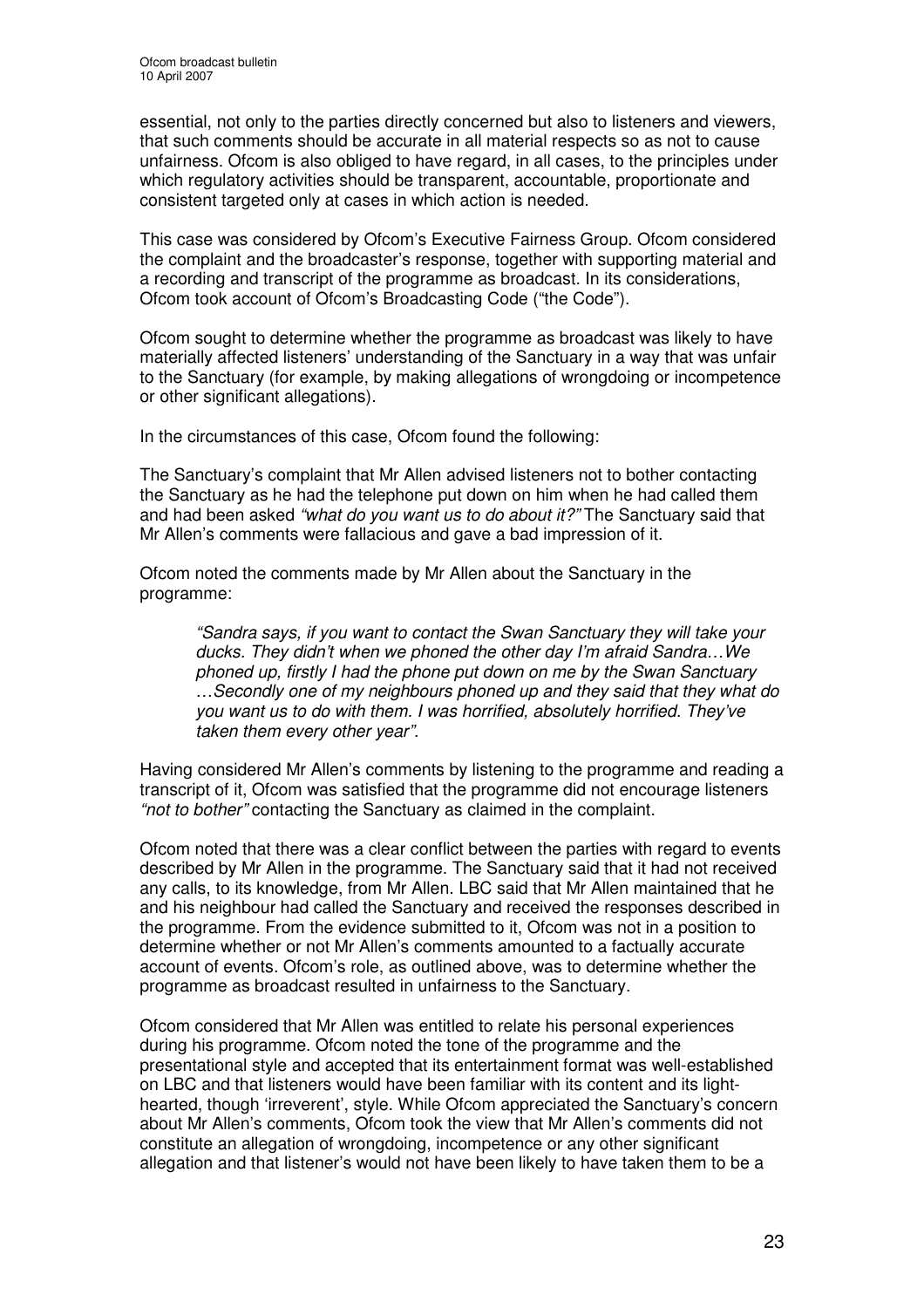serious criticism of the Sanctuary and that they were likely to have understood his comments to be nothing more than a light-hearted anecdote.

Taking into account all the factors detailed above, Ofcom considered that Mr Allen's comments did not amount to a serious criticism of the Sanctuary, nor did it make significant allegations about it and was therefore unlikely to have materially affected listeners' understanding of the Sanctuary in a way that was unfair. Therefore, in Ofcom's view, including the comments without a response did not result in unfairness to the Sanctuary.

**Accordingly, the complaint of unfair treatment was not upheld.**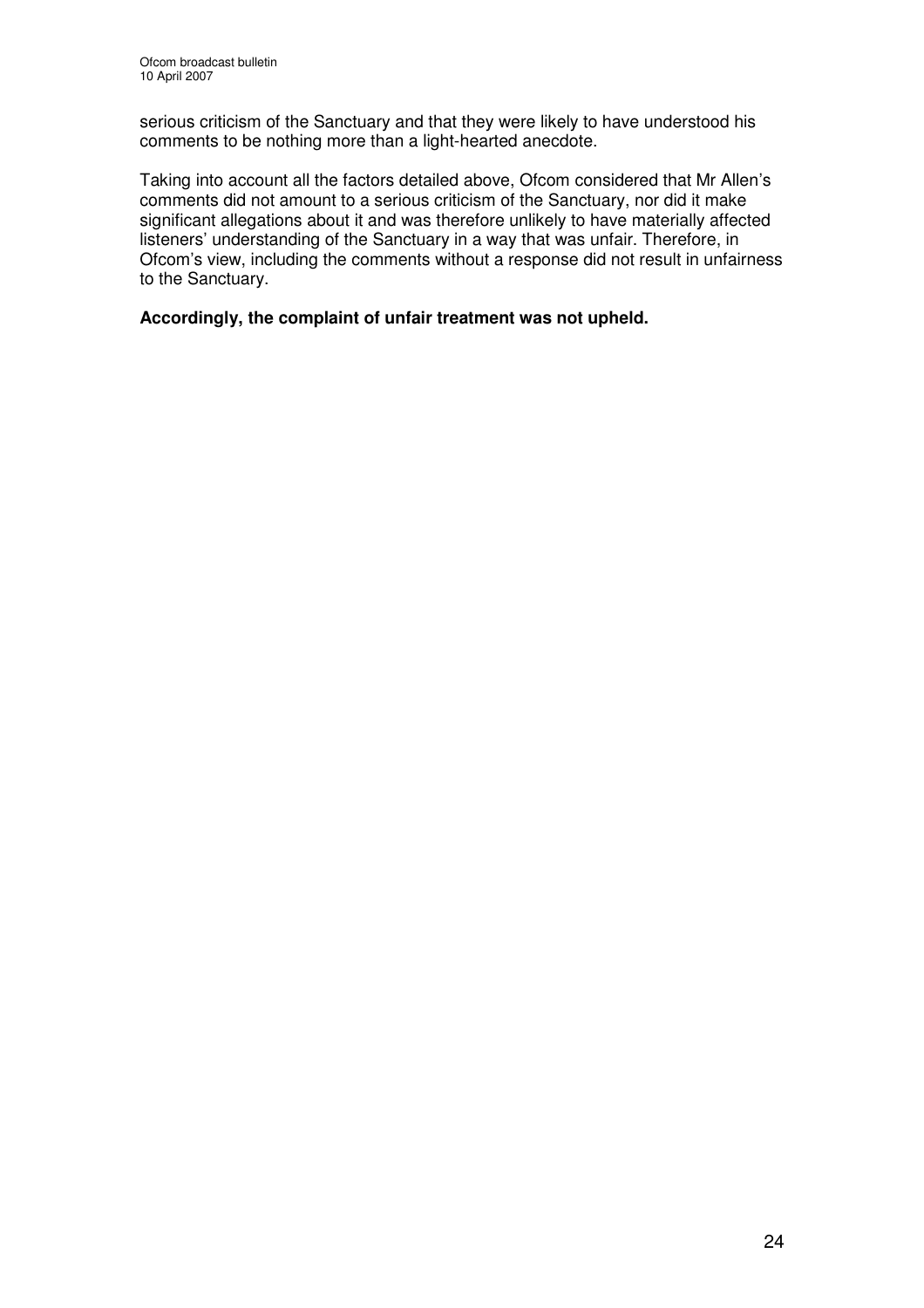# **Other Programmes Not in Breach/Out of Remit 5 March – 19 March 2007**

| Programme                                | <b>Trans Date</b> | <b>Channel</b>       | Category                            | No of                   |
|------------------------------------------|-------------------|----------------------|-------------------------------------|-------------------------|
|                                          |                   |                      |                                     | <b>Complaints</b>       |
|                                          |                   |                      |                                     |                         |
| 10 Years Younger                         | 01/02/2007        | Channel 4            | Offensive Language                  | 1                       |
| After You've Gone                        | 21/01/2007        | <b>BBC1 Scotland</b> | Offensive Language                  | $\mathbf{1}$            |
| Alan Brazil's Sports                     |                   |                      |                                     |                         |
| <b>Breakfast</b>                         | 30/01/2007        | Talksport            | Generally Accepted Standards        | $\overline{c}$          |
| <b>BBC Breakfast</b>                     | 16/01/2007        | BBC1                 | <b>Generally Accepted Standards</b> | 1                       |
| <b>BBC News 24</b>                       | 05/03/2007        | <b>BBC News 24</b>   | Due Impartiality/Bias               | $\mathbf{1}$            |
| <b>BBC News</b>                          | 16/01/2007        | BBC1                 | <b>Generally Accepted Standards</b> | 1                       |
| <b>BBC News</b>                          | 06/03/2007        | BBC1                 | <b>Generally Accepted Standards</b> | 1                       |
| <b>BBC Radio Solent</b>                  | 17/01/2007        | <b>BBC</b>           | Offensive Language                  | 1                       |
| <b>BBC Wales</b>                         | 07/02/2007        | <b>BBC Wales</b>     | Inaccuracy/Misleading               | 1                       |
| Benidorm (Trailer)                       | 25/01/2007        | ITV1                 | Generally Accepted Standards        | 1                       |
| Benidorm (Trailer)                       | 22/01/2007        | ITV1                 | <b>Generally Accepted Standards</b> | $\mathbf{1}$            |
| Benidorm (Trailer)                       | 20/01/2007        | ITV1                 | <b>Generally Accepted Standards</b> | $\overline{\mathbf{4}}$ |
| Bethlehem: No Room                       |                   |                      |                                     |                         |
| for Peace                                | 07/01/2007        | ITV1                 | Crime (incite/encourage)            | 1                       |
| <b>Blade</b>                             | 15/01/2007        | <b>Bravo</b>         | Dangerous Behaviour                 | $\mathbf{1}$            |
| <b>Bobby Friction:</b><br>Generation 7/7 | 25/01/2007        | Channel 4            | Dangerous Behaviour                 | 1                       |
| <b>Bonkers</b>                           | 01/02/2007        | ITV1                 | Sex/Nudity                          | 1                       |
| <b>Bonkers</b>                           | 01/02/2007        | ITV1                 | <b>Generally Accepted Standards</b> | 1                       |
| <b>Breakfast</b>                         | 25/01/2007        | BBC1                 | Generally Accepted Standards        | 1                       |
| C4 "Pigeon" ident                        | 24/01/2007        | Channel 4            | <b>Animal Welfare</b>               | $\overline{c}$          |
| Celebrity Big Brother                    |                   |                      |                                     |                         |
| 2007                                     | 17/01/2007        | Channel 4            | Offensive Language                  | 1                       |
| Celebrity Big Brother's                  |                   |                      |                                     |                         |
| Little Brother                           | 26/01/2007        | Channel 4            | <b>Generally Accepted Standards</b> | 1                       |
| <b>Channel 4 News</b>                    | 05/02/2007        | Channel 4            | <b>Generally Accepted Standards</b> | 1                       |
| Channel 4 News                           | 19/01/2007        | Channel 4            | Due Impartiality/Bias               | 1                       |
| Channel 4 News                           | 19/01/2007        | Channel 4            | Offensive Language                  | 1                       |
| Chris Moyles Show                        | 22/01/2007        | <b>BBC Radio 1</b>   | <b>Generally Accepted Standards</b> | 1                       |
| Classic FM                               | 30/01/2007        | <b>Classic FM</b>    | <b>Generally Accepted Standards</b> | 1                       |
| <b>Comic Relief Does</b>                 |                   |                      |                                     |                         |
| Fame Academy                             | 12/03/2007        | BBC1                 | Scheduling                          | 1                       |
| <b>Comic Relief Does</b><br>Fame Academy | 03/03/2007        | BBC1                 | Substance Abuse                     | 1                       |
| <b>Comic Relief Does The</b>             |                   |                      |                                     |                         |
| Apprentice                               | 15/03/2007        | BBC1                 | <b>Undue Prominence</b>             | 1                       |
| Cops on Camera                           | 19/01/2007        | <b>Bravo</b>         | <b>Generally Accepted Standards</b> | $\mathbf{1}$            |
| <b>Coronation Street</b>                 | 04/02/2007        | ITV1                 | <b>Generally Accepted Standards</b> | $\overline{c}$          |
| <b>Coronation Street</b>                 | 07/01/2007        | ITV1                 | Substance Abuse                     | $\overline{c}$          |
| <b>Coronation Street</b>                 | 10/01/2007        | ITV <sub>1</sub>     | Violence                            | 5                       |
| DIY RIP: Tonight                         | 02/02/2007        | ITV1                 | <b>Generally Accepted Standards</b> | 4                       |
| Date Line                                | 22/01/2007        | <b>BBC News 24</b>   | <b>Generally Accepted Standards</b> | 1                       |
| Deal Or No Deal                          |                   | Channel 4            | Competitions                        | 1                       |
| Dispatches: At Home                      | 05/02/2007        | Channel 4            | <b>Generally Accepted Standards</b> | $\mathbf{1}$            |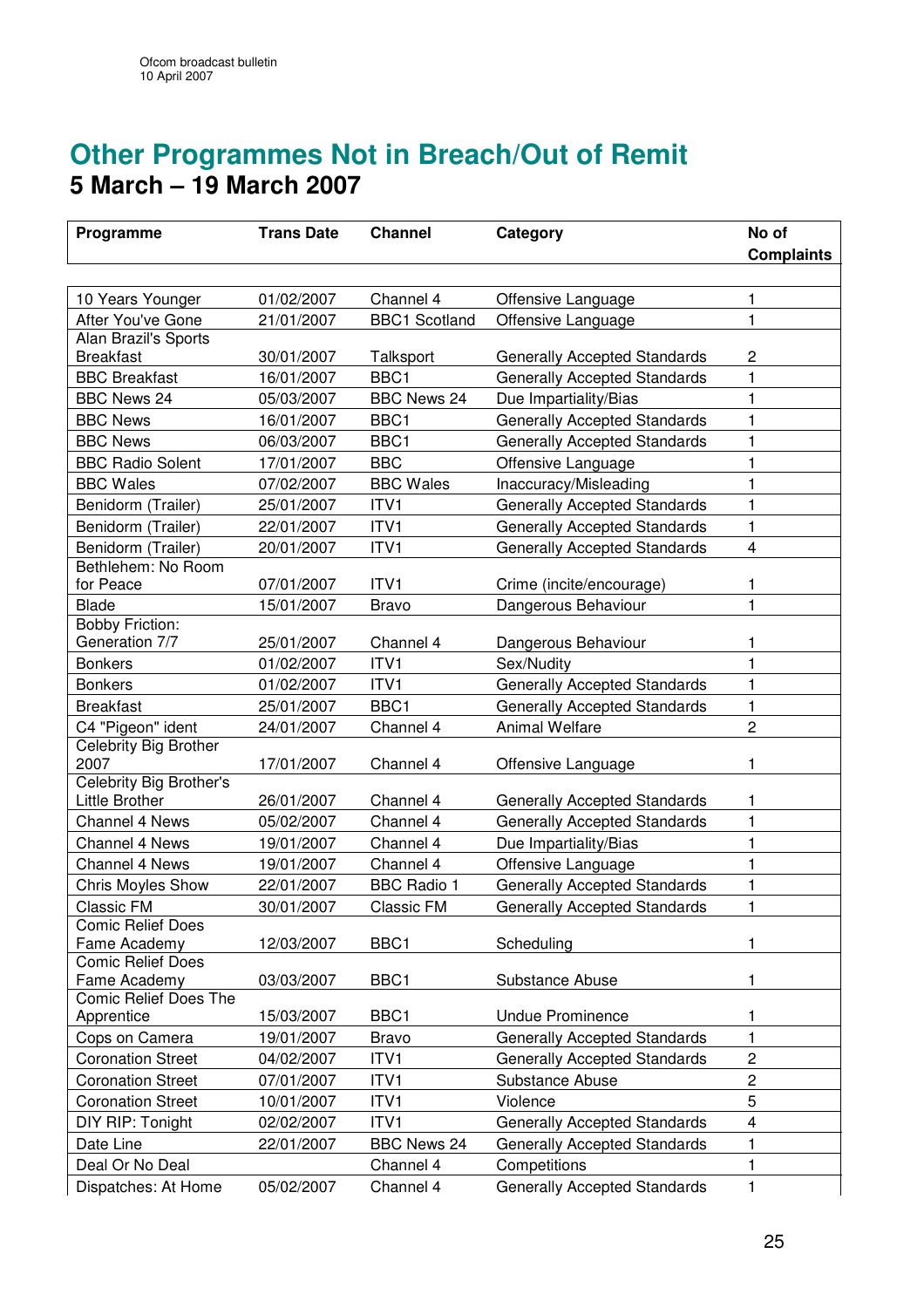| With the Suspects            |            |                    |                                     |   |
|------------------------------|------------|--------------------|-------------------------------------|---|
| Dispatches: Iraq's Death     |            |                    |                                     |   |
| Squads                       | 29/01/2007 | Channel 4          | Scheduling                          | 1 |
| Douwe Egberts                |            |                    |                                     |   |
| sponsorship of               |            | ITV1               | Religious Offence                   | 1 |
| Loose Women<br>Douwe Egberts |            |                    |                                     |   |
| sponsorship of               | 12/02/2007 | ITV1               | Sex/Nudity                          | 1 |
| Loose Women                  |            |                    |                                     |   |
|                              |            | <b>BBC Radio 5</b> |                                     |   |
| Drive                        | 26/01/2007 | Live               | <b>Generally Accepted Standards</b> | 1 |
| <b>Driving Lessons</b>       | 17/12/2006 | ITV1               | Religious Offence                   | 5 |
| <b>Driving Lessons</b>       | 17/12/2006 | ITV1               | Offensive Language                  | 3 |
| Eastenders                   | 28/09/2006 | BBC1               | Violence                            | 3 |
| Eastenders                   | 02/01/2007 | BBC1               | <b>Generally Accepted Standards</b> | 1 |
| Eastenders                   | 30/01/2007 | BBC1               | <b>Generally Accepted Standards</b> | 1 |
| Eastenders                   | 30/01/2007 | BBC1               | Dangerous Behaviour                 | 1 |
| Eastenders                   | 09/03/2007 | BBC1               | Offensive Language                  | 1 |
| Eastenders                   | 02/02/2007 | BBC1               | <b>Generally Accepted Standards</b> | 1 |
| <b>Five Days</b>             | 23/01/2007 | BBC1               | Offensive Language                  | 1 |
| <b>Five Days</b>             | 23/01/2007 | BBC1               | Religious Offence                   | 1 |
| <b>Football Focus</b>        | 20/01/2007 | BBC1               | <b>Generally Accepted Standards</b> | 1 |
| <b>GMTV</b>                  |            | ITV1               | Competitions                        | 1 |
| <b>GMTV</b>                  | 22/01/2007 | ITV1               | Other                               | 1 |
| Harry and Cosh               | 04/11/2006 | Five               | <b>Generally Accepted Standards</b> | 3 |
| Holiday                      | 24/01/2007 | BBC1               | <b>Generally Accepted Standards</b> | 1 |
| Hollyoaks                    | 09/02/2007 | Channel 4          | Inaccuracy/Misleading               | 1 |
| Hollyoaks Omnibus            | 04/03/2007 | Channel 4          | <b>Generally Accepted Standards</b> | 1 |
| Homemade                     | 27/01/2007 | Channel 4          | Offensive Language                  | 1 |
| <b>ITV Central Extra</b>     | 23/01/2007 | ITV1               | <b>Generally Accepted Standards</b> | 2 |
| <b>ITV News</b>              | 18/01/2007 | ITV1               | <b>Generally Accepted Standards</b> | 1 |
| <b>ITV News</b>              | 19/01/2007 | ITV1               | Due Impartiality/Bias               | 1 |
| <b>ITV News</b>              | 04/02/2007 | ITV1               | Inaccuracy/Misleading               | 1 |
| <b>ITV Play</b>              | 13/01/2007 | ITV1               | Competitions                        | 1 |
| James Whale                  | 25/01/2007 | Talksport          | Inaccuracy/Misleading               | 1 |
| James Whale                  | 24/01/2007 | Talksport          | Religious Offence                   | 1 |
| Johnny Vaughan               | 26/01/2007 | Capital Radio      | <b>Generally Accepted Standards</b> | 1 |
| Jon Gaunt                    | 13/12/2006 | Talksport          | <b>Generally Accepted Standards</b> | 1 |
| Jon Gaunt                    | 13/12/2006 | <b>Talk Sport</b>  | Due Impartiality/Bias               | 1 |
| KBFM 87.7FM                  | 24/12/2006 | KBFM 87.7FM        | Offensive Language                  | 1 |
| Kill It, Cook It, Eat It     | 02/03/2007 | BBC1               | <b>Generally Accepted Standards</b> | 1 |
| Life on Mars (Trailer)       | 01/02/2007 | BBC1               | Dangerous Behaviour                 | 1 |
|                              |            | London Greek       |                                     |   |
| London Greek Radio           | 06/12/2006 | Radio              | Offensive Language                  | 1 |
| London Tonight               | 26/01/2007 | ITV1               | Sex/Nudity                          | 1 |
| Loose Women                  | 29/01/2007 | ITV1               | <b>Generally Accepted Standards</b> | 1 |
| Loose Women                  | 09/02/2007 | ITV1               | <b>Generally Accepted Standards</b> | 1 |
| Madonna: Confessions<br>Live | 06/03/2007 | E <sub>4</sub>     | <b>Generally Accepted Standards</b> | 1 |
| from London                  |            |                    |                                     |   |
| Make Your Play               | 26/01/2007 | ITV1               | Competitions                        | 1 |
| Meridian Tonight             | 30/01/2007 | ITV1               | Other                               | 1 |
|                              |            |                    |                                     |   |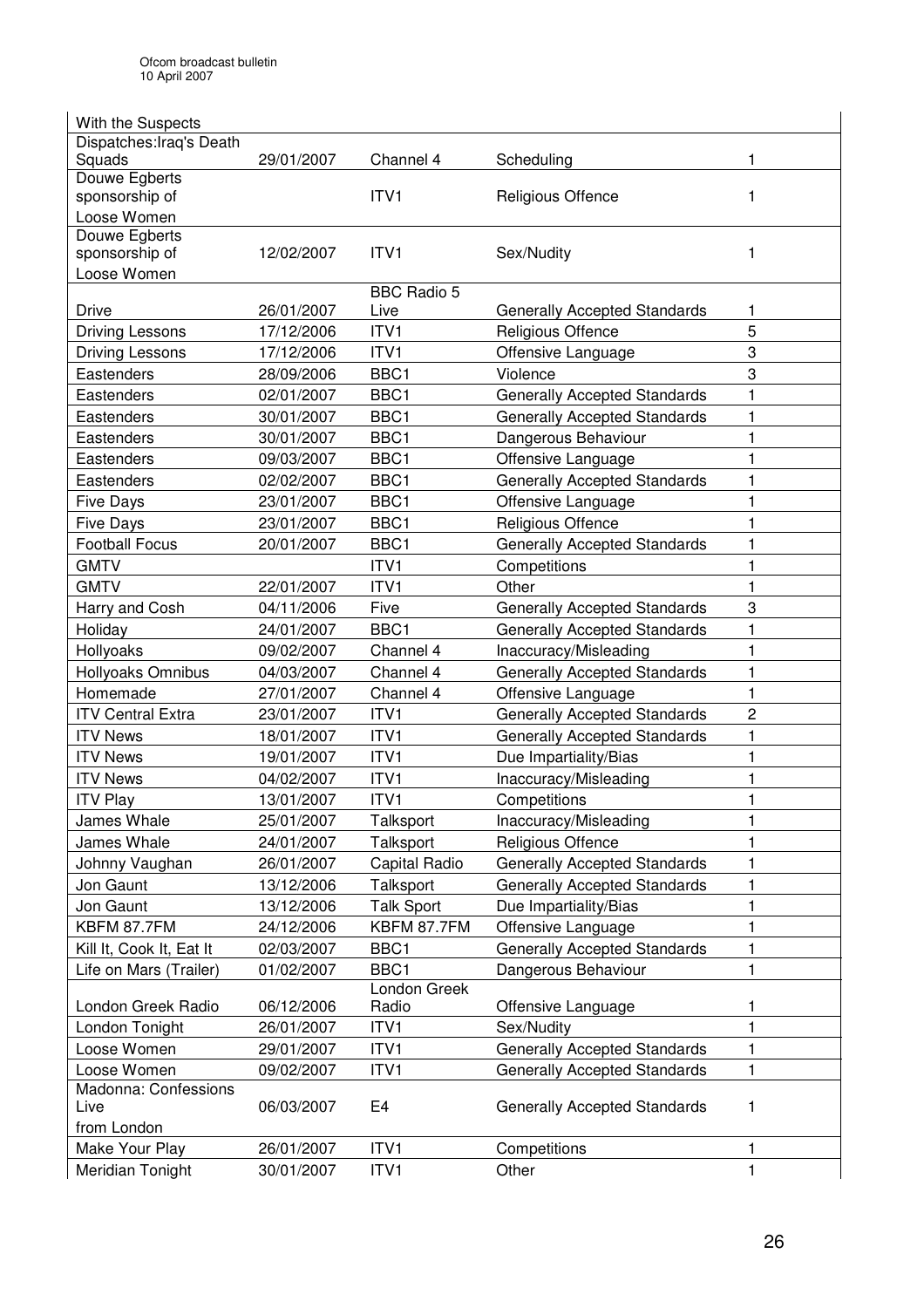| Mock the Week                       | 18/01/2007 | BBC <sub>2</sub>     | <b>Generally Accepted Standards</b> | 3              |
|-------------------------------------|------------|----------------------|-------------------------------------|----------------|
| Mock the Week                       | 11/01/2007 | BBC <sub>2</sub>     | <b>Generally Accepted Standards</b> | 1              |
| Mock the Week                       | 20/01/2007 | BBC <sub>2</sub>     | <b>Generally Accepted Standards</b> | 1              |
| Moral Maze                          | 24/01/2007 | <b>BBC Radio 4</b>   | Religious Offence                   | 1              |
| Never Mind the                      |            |                      |                                     |                |
| <b>Buzzcocks</b>                    | 31/01/2007 | BBC <sub>2</sub>     | <b>Generally Accepted Standards</b> | 1              |
| Newsnight                           | 17/01/2007 | BBC <sub>2</sub>     | Due Impartiality/Bias               | 1              |
| Newsnight                           | 29/01/2007 | BBC <sub>2</sub>     | Inaccuracy/Misleading               | 1              |
| Not Forgotten: Shot at              |            |                      |                                     |                |
| Dawn                                | 02/01/2007 | Channel 4            | Inaccuracy/Misleading               | 1              |
| Only An Excuse                      | 31/12/2006 | <b>BBC1 Scotland</b> | <b>Generally Accepted Standards</b> | 1              |
|                                     |            | Discovery Real       |                                     | 1              |
| Overhauling                         | 02/02/2007 | Time<br>BBC1         | <b>Commercial References</b>        |                |
| Panorama (Trailer)                  | 27/01/2007 |                      | <b>Generally Accepted Standards</b> | 1              |
| Paul Ross<br>Peugeot sponsorship of | 12/03/2007 | LBC 97.3             | Inaccuracy/Misleading               | 1              |
| Five movies                         |            | Five                 | Dangerous Behaviour                 | 1              |
| Powergen sponsorship                |            |                      |                                     |                |
| of ITV Weather                      | 06/02/2007 | ITV1                 | Dangerous Behaviour                 | 1              |
| <b>Question Time</b>                | 18/01/2007 | BBC1                 | <b>Generally Accepted Standards</b> | 8              |
| Quiz Call                           | 20/01/2007 | Five                 | Competitions                        | 3              |
| Quiz Call                           | 27/01/2007 | Five                 | Competitions                        | 1              |
|                                     |            | History              |                                     |                |
| Raising the Hunley                  | 28/01/2007 | Channel              | <b>Generally Accepted Standards</b> | 1              |
| <b>Ready Steady Cook</b>            | 24/01/2007 | BBC <sub>2</sub>     | <b>Generally Accepted Standards</b> | 1              |
| Richard and Judy                    | 29/01/2007 | Channel 4            | <b>Generally Accepted Standards</b> | 2              |
| Saving Private Ryan                 | 02/03/2007 | Sky Movies 1         | Violence                            | 1              |
| Scratch 'n' Sniff's Den             |            |                      |                                     |                |
| of Doom                             | 12/02/2007 | <b>CITV</b>          | Sex/Nudity                          | $\overline{c}$ |
| Scratch 'n' Sniff's Den             |            |                      |                                     |                |
| of Doom<br>Scratch N Sniff's Den of | 16/02/2007 | <b>CITV</b>          | <b>Generally Accepted Standards</b> | 1              |
| Doom                                | 13/02/2007 | <b>CITV</b>          | <b>Generally Accepted Standards</b> | 1              |
| Scratch N Sniff's Den of            |            |                      |                                     |                |
| Doom                                | 27/01/2007 | ITV <sub>1</sub>     | Dangerous Behaviour                 | 1              |
| Shameless                           | 09/01/2007 | Channel 4            | Offensive Language                  | 1              |
| <b>Skins</b>                        |            | E <sub>4</sub>       | Sponsorship                         | 1              |
| <b>Sky News</b>                     | 06/02/2007 | <b>Sky News</b>      | Due Impartiality/Bias               | 1              |
| <b>Sky News</b>                     | 25/01/2007 | <b>Sky News</b>      | Religious Offence                   | $\overline{c}$ |
| <b>Sky News</b>                     | 21/02/2007 | <b>Sky News</b>      | Due Impartiality/Bias               | 1              |
| Snooker                             | 21/01/2007 | BBC <sub>2</sub>     | <b>Generally Accepted Standards</b> | 3              |
| Something's Gotta Give              | 07/02/2007 | ITV1                 | Offensive Language                  | 1              |
| Sports Breakfast                    | 22/01/2007 | Talksport            | <b>Generally Accepted Standards</b> | 1              |
|                                     |            | <b>BBC Radio 5</b>   |                                     |                |
| Stephen Nolan                       | 20/01/2007 | Live                 | <b>Generally Accepted Standards</b> | 1              |
| Super Scoreboard Live               | 20/01/2007 | Clyde 1              | <b>Generally Accepted Standards</b> | $\mathbf{1}$   |
| T <sub>4</sub>                      | 28/01/2007 | Channel 4            | Sex/Nudity                          | 1              |
| The Afternoon Play                  | 26/01/2007 | BBC1                 | Offensive Language                  | 1              |
| The Afternoon Play                  | 23/01/2007 | BBC1                 | Sex/Nudity                          | $\mathbf{1}$   |
| The Armstrongs: The                 |            |                      |                                     |                |
| Movie                               | 28/01/2007 | BBC <sub>2</sub>     | Offensive Language                  | 1              |
| The Bill                            | 18/01/2007 | ITV1                 | Offensive Language                  | $\mathbf{1}$   |
| The Brit Awards Live                | 14/02/2007 | ITV1                 | Other                               | 6              |
| The Brit Awards Live                | 14/02/2007 | ITV1                 | <b>Generally Accepted Standards</b> | 1              |